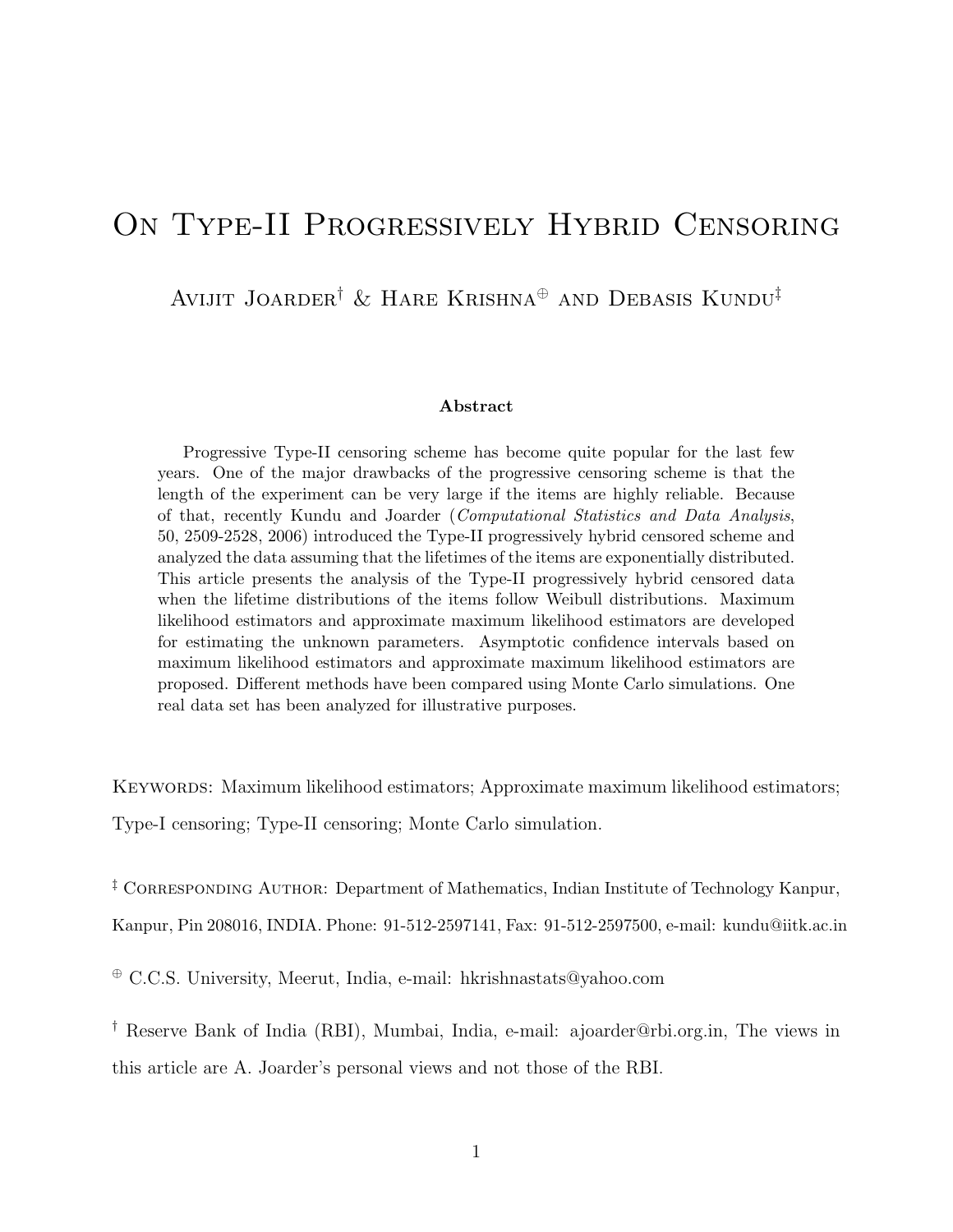#### 1 INTRODUCTION

The Type-II progressive censoring scheme has become very popular recently. It can be described as follows. Consider *n* units in a study and suppose  $m < n$  is fixed before the experiment. Moreover, m other integers,  $R_1, \ldots, R_m$  are also fixed before hand so that  $R_1 + \ldots + R_m + m = n$ . At the time of the first failure, say  $Y_{1:m:n}$ ,  $R_1$  of the remaining units are randomly removed. Similarly, at the time of the second failure, say  $Y_{2:m:n}$ ,  $R_2$  of the remaining units are randomly removed and so on. Finally, at the time of the  $m - th$ failure, say  $Y_{m:m:n}$ , the rest of the  $R_m$  units are removed. Extensive work has been done on this particular scheme during the last ten years. See for example the book by Balakrishnan and Aggarwala [3] and also the review article by Balakrishnan [2] for an exhaustive list of references on this particular topic.

Unfortunately the major problem about the Type-II progressive censoring scheme is that the time length of the experiment can be very large. Because of that problem, Kundu and Joarder [9] introduced a new censoring scheme named as Type-II progressively hybrid censoring scheme, which ensures that the length of the experiment can not exceed a prespecified time point T. The detailed description and the advantages of the Type-II progressively hybrid censoring can be obtained in Kundu and Joarder [9], see also Childs, Chandrasekar and Balakrishnan [5]. In Kundu and Joarder [9] and also in Childs, Chandrasekar and Balakrishnan [5], the authors assumed the lifetime distributions of the items to be exponential.

Since the exponential distribution has its limitations, in this article we consider the Type-II progressively hybrid censored lifetime data, when the lifetime follows two-parameter Weibull distribution. We provide the maximum likelihood estimators (MLEs) of the unknown parameters. It is observed that the MLEs can not be obtained in explicit forms. They can be obtained by solving a non-linear equation and we propose a simple iterative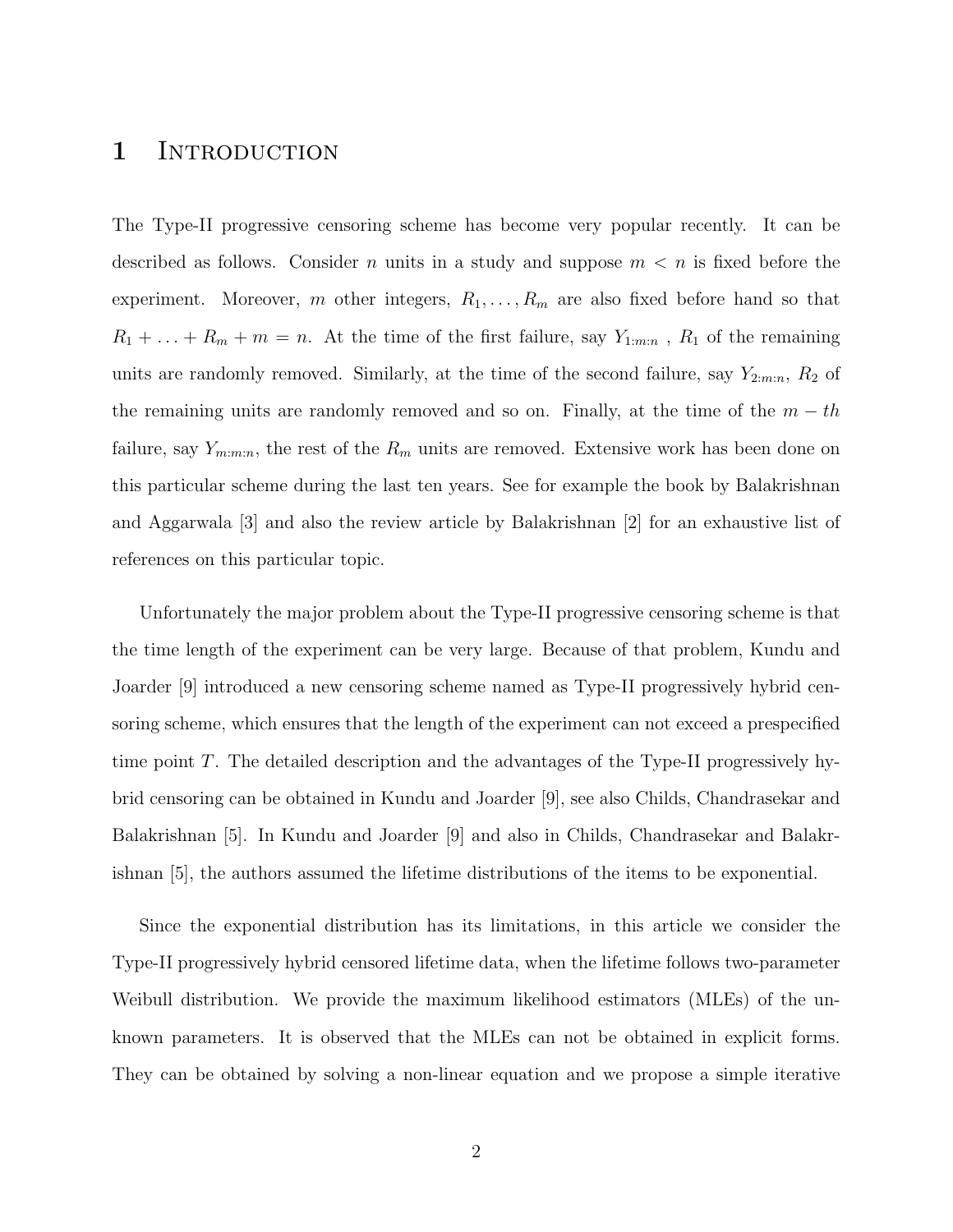scheme to solve the non-linear equation. We also suggest approximate maximum likelihood estimators (AMLEs), which have explicit expressions. It is not possible to compute the exact distributions of the MLEs, and we use the asymptotic distribution to construct confidence intervals. Monte Carlo simulations are used to compare different methods and one data analysis is performed for illustrative purposes.

The rest of the paper is organized as follows. In Section 2, we describe the model. The MLEs and AMLE of the unknown parameter are provided in Section 3 and Section 4 respectively. Numerical results are presented in Section 5. One real data set has been analyzed in Section 6 and finally we conclude the paper in Section 7.

# 2 MODEL DESCRIPTION AND NOTATIONS

Suppose the lifetime random variable Y has a Weibull distribution with the shape and scale parameters as  $\alpha$  and  $\lambda$  respectively, *i.e.*, the probability density function (PDF) of Y is;

$$
f_Y(y; \alpha, \lambda) = \frac{\alpha}{\lambda} \left(\frac{y}{\lambda}\right)^{\alpha - 1} e^{-\left(\frac{y}{\lambda}\right)^{\alpha}}; \qquad y > 0,
$$
 (1)

where  $\alpha > 0$ ,  $\lambda > 0$  are the natural parameter space. If the random variable Y has the density function (1), then  $X = \ln Y$  has the extreme value distribution with PDF;

$$
f_X(x; \mu, \sigma) = \frac{1}{\sigma} e^{\left(\frac{x-\mu}{\sigma} - e^{\frac{x-\mu}{\sigma}}\right)}; \qquad -\infty < x < \infty,\tag{2}
$$

where  $\mu = \ln \lambda$ ,  $\sigma = \frac{1}{\alpha}$  $\frac{1}{\alpha}$ . The density function as described by (2) is known as the density function of an extreme value distribution with location and scale parameter as  $\mu$  and  $\sigma$ respectively. Models (1) and (2) are equivalent models in the sense, the procedure developed under one model can be easily used for the other model. Although, they are equivalent models, sometimes it is easier to work with the model (2) than the model (1), because in the model (2), the two parameters  $\mu$  and  $\sigma$  appear as location and scale parameters. For  $\mu = 0$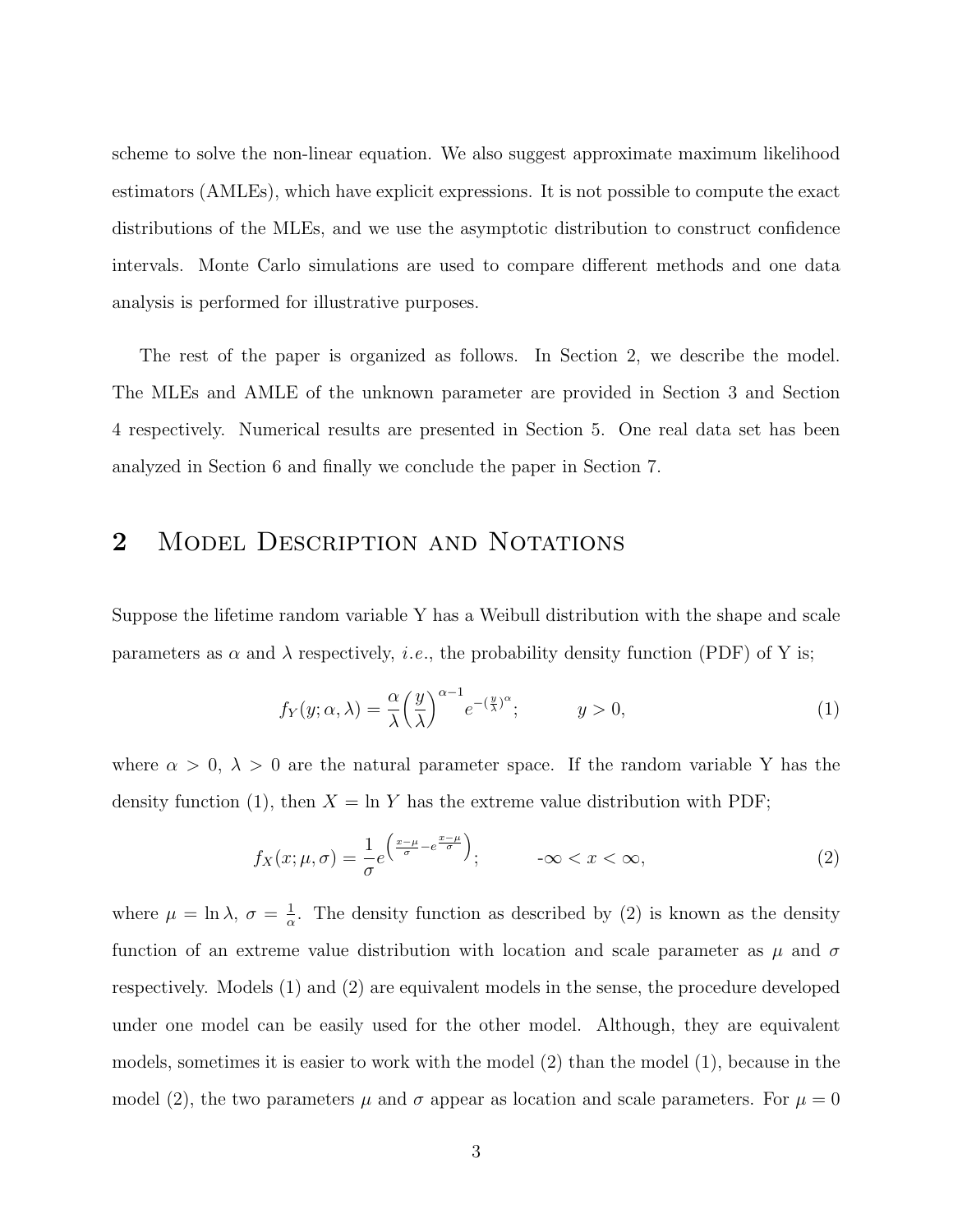and  $\sigma = 1$ , the model (2) is known as the standard extreme value distribution and it has the following PDF;

$$
f_Z(z; 0, 1) = e^{z - e^z}; \qquad -\infty < z < \infty.
$$
 (3)

Now we describe the data available under the Type-II progressively hybrid censoring scheme. Note that under this Type-II progressively hybrid censoring scheme, it is assumed that  $n$ identical items are put on a test and the lifetime distributions of the  $n$  items are denoted by  $Y_1, \ldots, Y_n$ . The integer  $m < n$  is pre-fixed and also  $R_1, \ldots, R_m$  are m pre-fixed integers satisfying  $R_1 + \ldots + R_m + m = n$ . T is a pre-fixed time point. At the time of first failure  $Y_{1:m:n}$ ,  $R_1$  of the remaining units are randomly removed. Similarly at the time of the second failure  $Y_{2:m:n}$ ,  $R_2$  of the remaining units are removed and so on. If the  $m-th$  failure  $Y_{m:m:n}$  occurs before the time point T, the experiment stops at the time point  $Y_{m:m:n}$ . On the other hand suppose the  $m - th$  failure does not occur before time point T and only J failures occur before the time point T, where  $0 \leq J \leq m$ , then at the time point T all the remaining  $R_J^*$  units are removed and the experiment terminates at the time point T. Note that  $R_J^* = n - (R_1 + ... + R_J) - J$ . We denote the two cases as Case I and Case II respectively and call this censoring scheme as the Type-II progressively hybrid censoring scheme. See Kundu and Joarder [9] for details.

Therefore, in presence of Type-II progressively hybrid censoring scheme, we have one of the following types of observations;

Case I: 
$$
\{Y_{1:m:n}, \ldots, Y_{m:m:n}\}; \quad \text{if} \quad Y_{m:m:n} < T, \quad \text{or} \quad (4)
$$

Case II: 
$$
\{Y_{1:m:n}, \ldots, Y_{J:m:n}\};
$$
 if  $Y_{J:m:n} < T < Y_{J+1:m:n}.$  (5)

For Case II, it may be mentioned that although we do not observe  $Y_{J+1:m:n}$ , but  $Y_{J:m:n} < T <$  $Y_{J+1:m:n}$  means that the J-th failure took place before T and no failure took place between  $Y_{J:m:n}$  and T *i.e.*  $Y_{J+1:m:n}, \ldots, Y_{m:m:n}$  are not observed.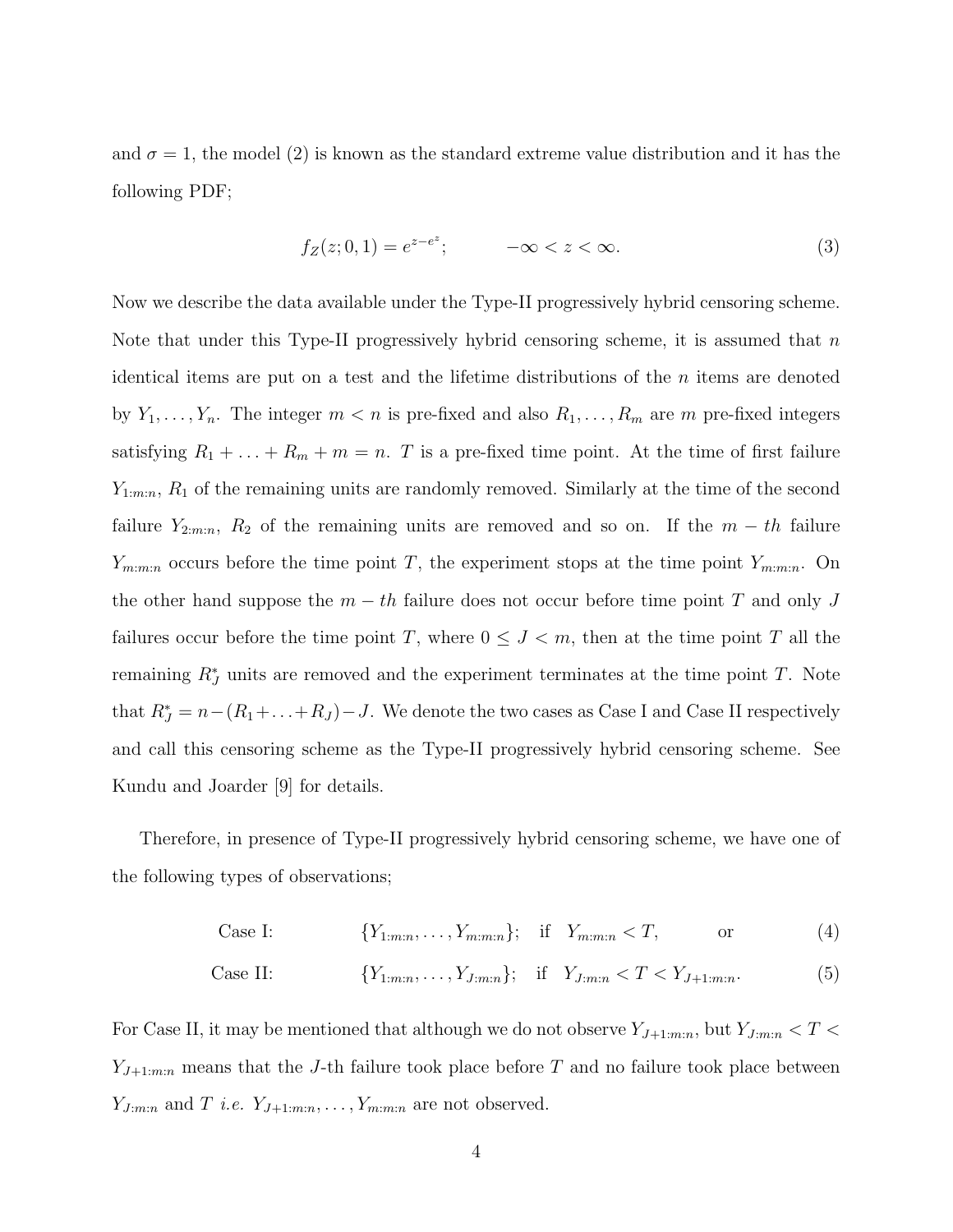The conventional Type-I progressive censoring scheme needs the pre-specification of  $R_1, \ldots, R_m$  and also  $T_1, \ldots, T_m$ , see Cohen [6, 7] for details. The choices of  $T_1, \ldots, T_m$ are not trivial. For the conventional Type-II progressive censoring scheme the experimental time is unbounded. In our proposed censoring scheme, the choice of T depends how much maximum experimental time the experimenter can afford to continue. Moreover, the experimental time is bounded.

### 3 Maximum Likelihood Estimator

In this section we provide the maximum likelihood estimators of the unknown parameters. Based on the observed data, the likelihood function for Case I is

$$
l(\alpha,\lambda) = K_1 \left(\frac{\alpha}{\lambda}\right)^m \prod_{i=1}^m \left(\frac{y_{i:m:n}}{\lambda}\right)^{\alpha-1} e^{-\left[\sum_{i=1}^m (1+R_i)\left(\frac{y_{i:m:n}}{\lambda}\right)^\alpha\right]},
$$
(6)

and for Case II, it is

$$
l(\alpha,\lambda) = K_2 \left(\frac{\alpha}{\lambda}\right)^J \prod_{i=1}^J \left(\frac{y_{i:m:n}}{\lambda}\right)^{\alpha-1} e^{-\left[\sum_{i=1}^J (1+R_i) \left(\frac{y_{i:m:n}}{\lambda}\right)^\alpha + R_J^*(\frac{T}{\lambda})^\alpha\right]} \quad \text{if} \quad J > 0,\tag{7}
$$

$$
= e^{-n\left(\frac{T}{\lambda}\right)^{\alpha}} \quad \text{if} \quad J = 0,\tag{8}
$$

where  $K_1 = \prod_{i=1}^m \left[ n - \sum_{k=1}^{i-1} (1 + R_k) \right]$  and  $K_2 = \prod_{i=1}^J \left[ n - \sum_{k=1}^{i-1} (1 + R_k) \right]$  both are constant.

The logarithm of (6) and (7), can be written (without the constant terms) as

$$
L(\alpha, \lambda) = d(\ln \alpha - \ln \lambda) + (\alpha - 1) \left[ \sum_{i=1}^{d} \ln y_{i:m:n} - d \ln \lambda \right] - \frac{1}{\lambda^{\alpha}} W.
$$
 (9)

Here  $d = m$ ,  $W(\alpha) = \sum_{m=1}^{m}$  $i=1$  $(1 + R_i)y_{i:m:n}^{\alpha}$  and  $d = J, W(\alpha) = \sum$ J  $i=1$  $(1 + R_i)y_{i:m:n}^{\alpha} + R_J^*T^{\alpha}$  for Case -I and Case-II respectively. It is assumed that  $d > 0$ , otherwise the MLEs do not exist. Taking derivatives with respect to  $\alpha$  and  $\lambda$  of (9) and equating them to zero we obtain;

$$
\frac{\partial L(\alpha,\lambda)}{\partial \lambda} = -\frac{d\alpha}{\lambda} + \frac{\alpha}{\lambda^{\alpha+1}} W(\alpha) = 0, \tag{10}
$$

$$
\frac{\partial L(\alpha,\lambda)}{\partial \alpha} = \frac{d}{\alpha} + \sum_{i=1}^{d} \ln y_{i:m:n} - d \ln \lambda - \frac{1}{\lambda^{\alpha}} V(\alpha) + \frac{1}{\lambda^{\alpha}} W(\alpha) \ln \lambda = 0.
$$
 (11)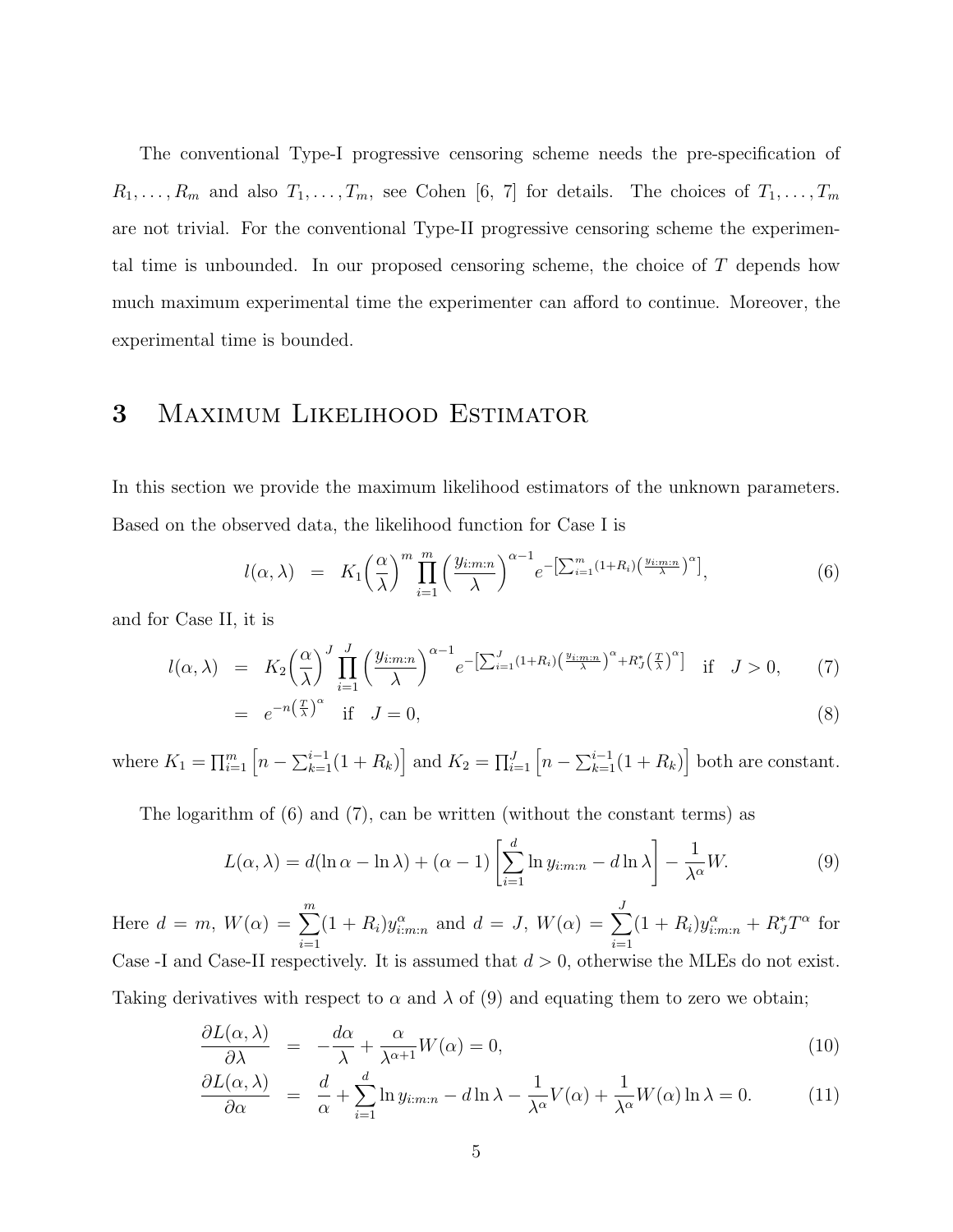Here  $V(\alpha) = \sum_{m=1}^{m}$  $i=1$  $(1 + R_i)y_{i:m:n}^{\alpha} \ln y_{i:m:n}$  and  $V(\alpha) = \sum$ J  $i=1$  $(1 + R_i)y_{i:m:n}^{\alpha} \ln y_{i:m:n} + R_J^*T^{\alpha} \ln T$  for Case -I and Case-II respectively. Note that

$$
\lambda^{\alpha} = \frac{W(\alpha)}{d} = u(\alpha) \quad \text{(say)}
$$
 (12)

and the MLE of  $\alpha$  can be obtained by solving

$$
\alpha = h(\alpha),\tag{13}
$$

where

$$
h(\alpha) = \frac{d}{-\sum_{i=1}^d \ln y_{i:m:n} + \frac{1}{u(\alpha)}W}.
$$

We propose a simple iterative scheme to obtain the MLE of  $\alpha$  from (13). Start with an initial guess of  $\alpha$ , say  $\alpha^{(0)}$ , obtain  $\alpha^{(1)} = h(\alpha^{(0)})$  and proceeding in this way obtain  $\alpha^{(n+1)} = h(\alpha^{(n)})$ . Stop the iterative procedure, when  $|\alpha^{(n+1)} - \alpha^{(n)}| < \epsilon$ , some pre-assigned tolerance limit. Once the MLE of  $\alpha$  is obtained the MLE of  $\lambda$  can be easily obtained from (12). Since the MLE's when they exist, are not in compact forms, we propose the following approximate MLE's and then have explicit expressions.

#### 4 Approximate Maximum Likelihood Estimators

Let us use the following notations;  $x_{i:m:n} = \ln y_{i:m:n}$  and  $S = \ln T$ . Therefore, the likelihood equation of the observed data  $x_{i:m:n}$  for Case-I is

$$
l(\mu, \sigma) = \frac{1}{\sigma^m} \prod_{i=1}^m \left[ n - \sum_{k=1}^{i-1} (1 + R_k) \right] g(z_{i:m:n}) \left( \bar{G}(z_{i:m:n}) \right)^{R_i}, \tag{14}
$$

and for Case II, it is

$$
l(\mu, \sigma) = \frac{1}{\sigma^J} \prod_{i=1}^J \left[ n - \sum_{k=1}^{i-1} (1 + R_k) \right] g(z_{i:m:n}) \left( \bar{G}(z_{i:m:n}) \right)^{R_i} \left( \bar{G}(V) \right)^{R_J^*} \tag{15}
$$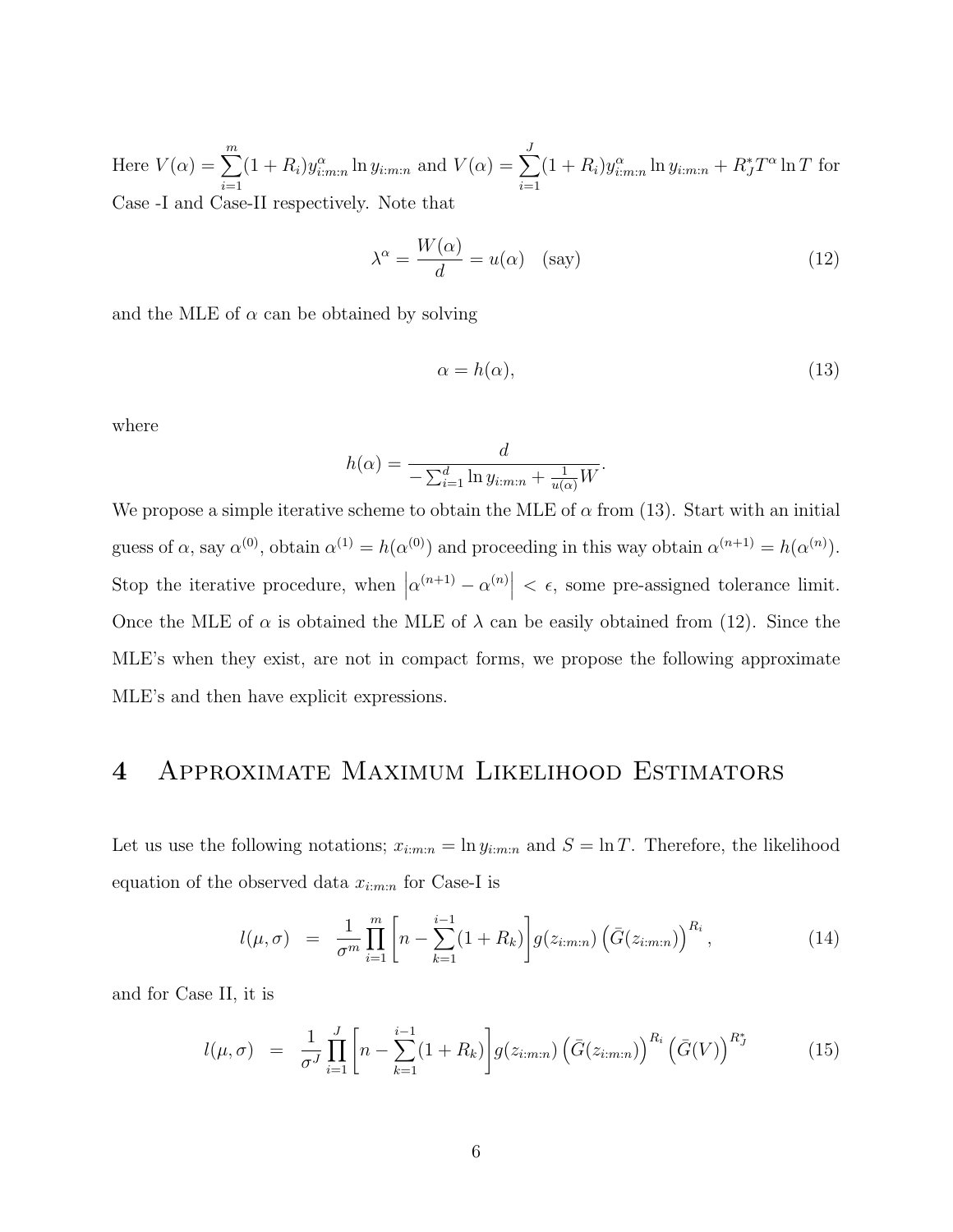where  $z_{i:m:n}$  =  $(x_{i:m:n} - \mu)$ σ ,  $V = \frac{S-\mu}{\sigma}$  $\frac{-\mu}{\sigma}$ ,  $g(x) = e^{x-e^x}$ ,  $\bar{G}(x) = e^{-e^x}$ ,  $\mu = \ln \lambda$  and  $\sigma =$ 1 α . Ignoring the constant term, we obtain the following log-likelihood from (15);

$$
L(\mu, \sigma) = \ln [l(\mu, \sigma)] = -m \ln \sigma + \sum_{i=1}^{m} \ln (g(z_{i:m:n})) + \sum_{i=1}^{m} R_i \ln (\bar{G}(z_{i:m:n}))
$$
 (16)

From (16) we obtain the following approximate MLE's of  $\mu$  and  $\sigma$  (see Appendix - 1),

$$
\tilde{\mu} = \frac{(c_1 - c_2 - m)\tilde{\sigma} + d_1}{c_1}, \quad \tilde{\sigma} = \frac{-B + \sqrt{B^2 - 4AC}}{2A},\tag{17}
$$

where  $c_1 = \sum_{ }^{m}$  $i=1$  $D_i e^{\mu_i}, c_2 = \sum^m$  $i=1$  $D_i\mu_i e^{\mu_i}, d_1 = \sum^m$  $i=1$  $D_i X_{i:m:n} e^{\mu_i},\; d_2\;=\; \sum^m$  $i=1$  $D_i X_{i:m:n}^2 e^{\mu_i}, d_3 =$  $\sum_{i=1}^{m}$  $i=1$  $D_i\mu_i X_{i:m:n}e^{\mu_i}, A = mc_1, B = c_1(d_3 + m\overline{X}) - d_1(c_2 + m), C = d_1^2 - c_1d_2, \mu_i = G^{-1}(p_i)$  $\ln(-\ln q_i)$ ,  $p_i = \frac{i}{n+1}$ ,  $q_i = 1 - p_i$  and  $D_i = 1 + R_i$  for  $i = 1, ..., m$ . Now, for Case-II, ignoring the constant term, we obtain the log-likelihood as

$$
L(\mu, \sigma) = \ln [l(\mu, \sigma)] = -J \ln \sigma + \sum_{i=1}^{J} \ln (g(z_{i:m:n})) + \sum_{i=1}^{J} R_i \ln (\bar{G}(z_{i:m:n})) + R_J^* \ln \bar{G}(V). \tag{18}
$$

In this case the approximate MLE's are (see Appendix - 2),

$$
\tilde{\mu} = \frac{(c_1' - c_2' - J)\tilde{\sigma} + d_1'}{c_1'}, \quad \tilde{\sigma} = \frac{-B' + \sqrt{B'^2 - 4A'C'}}{2A'},\tag{19}
$$

where 
$$
c'_1 = \sum_{i=1}^J D_i e^{\mu_i} + R_J^* e^{\mu_J^*}, c'_2 = \sum_{i=1}^J D_i \mu_i e^{\mu_i} + R_J^* \mu_J^* e^{\mu_J^*}, d'_1 = \sum_{i=1}^J D_i X_{i:m:n} e^{\mu_i} + R_J^* S e^{\mu_J^*},
$$
  
\n $d'_2 = \sum_{i=1}^J D_i X_{i:m:n}^2 e^{\mu_i} + R_J^* S^2 e^{\mu_J^*}, d'_3 = \sum_{i=1}^J D_i \mu_i X_{i:m:n} e^{\mu_i} + R_J^* \mu_J^* S e^{\mu_J^*}, A' = Jc'_1, B' = c'_1 (d'_3 + J\bar{X}) - d'_1 (c'_2 + J), C' = d'_1{}^2 - c'_1 d'_2.$  Here  $\mu_i$  and  $D_i$  are same as before for  $i = 1, ..., J$ ,  
\n $\mu_J^* = G^{-1}(p_J^*) = \ln(-\ln q_J^*), p_J^* = (p_J + p_{J+1})/2$  and  $q_J^* = 1 - p_J^*.$ 

### 5 Numerical Results and Discussions

Since the performance of the different methods can not be compared theoretically, we present Monte Carlo simulation in this section to compare the performances of the different methods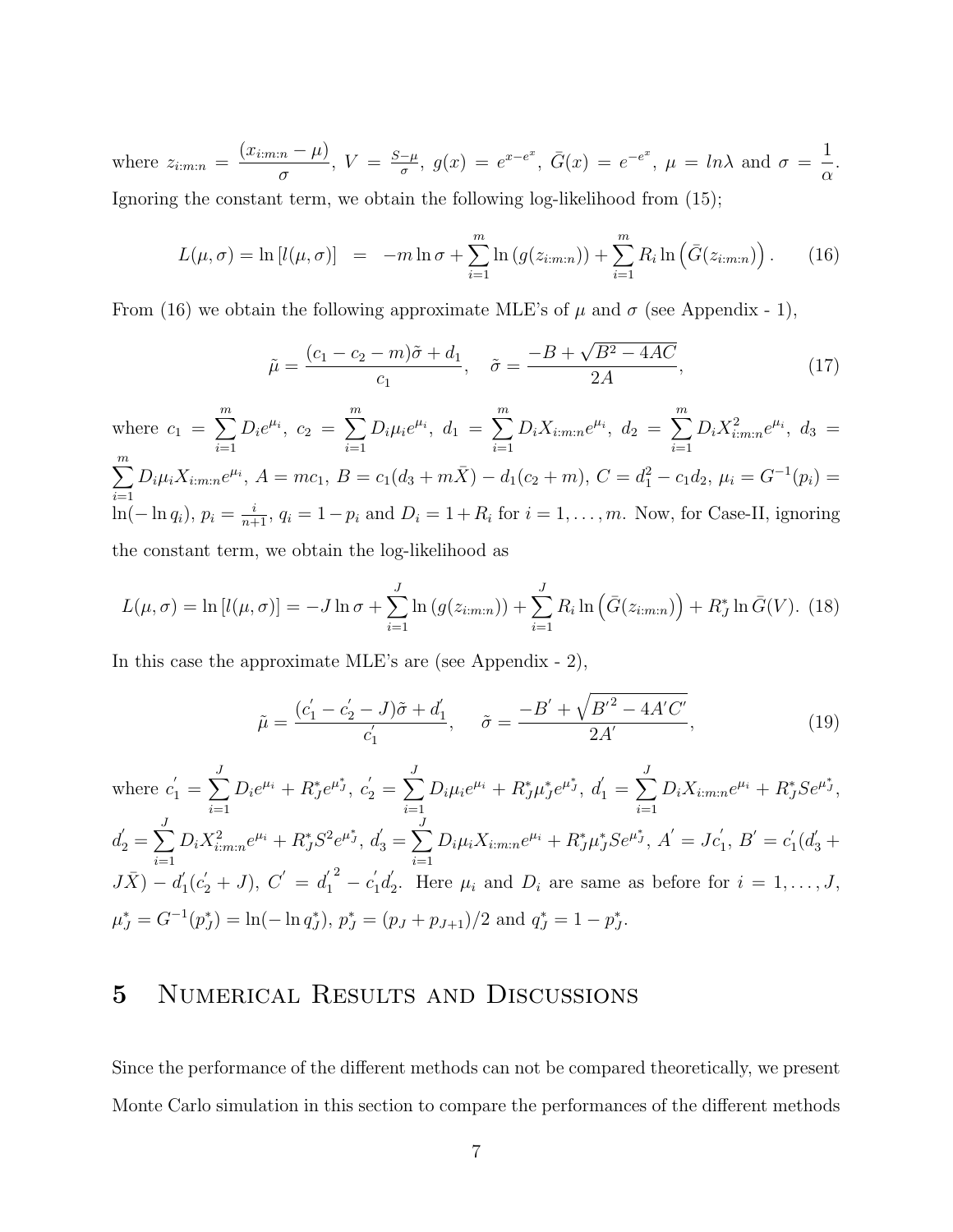proposed in the previous sections for different parameter values and for different sampling schemes. The term *different sampling schemes* means different sets of  $R_i$ 's and for different T values. We mainly compare the performances of the MLEs and AMLEs estimators of the unknown parameters, in terms of their biases and mean squared errors (MSEs) for different censoring schemes. We also compare the average lengths of the asymptotic confidence intervals and their coverage percentages. All the computations are performed in the Pentium IV processor using FORTRAN-77 program. In all cases we use the random deviate generator RAN2 proposed in Press et al. [13]. Since  $\lambda$  is the scale parameter, we have taken in all cases  $\lambda = 1$  with out loss of generality. For simulation purposes, we present the results when T is of the form  $T^{\frac{1}{\alpha}}$ . The reason to choose T in that form is the following: if  $\hat{\alpha}$  represents the MLE or AMLE of  $\alpha$ , then the distribution of  $\frac{\hat{\alpha}}{\alpha}$  becomes independent of  $\alpha$  in that case for  $\lambda = 1$ . For that purpose we report the result only for  $\alpha = 1$  without loss of generality. But these results can be used for any other  $\alpha$  also.

Before progressing further, first we describe how we generate Type-II progressively hybrid censored data for a given set n, m,  $R_1, \ldots, R_m$  and T. We use the following transformation for exponential distribution suggested in Balakrishnan and Aggarwala [3].

$$
Z_1 = nE_{1:m:n}
$$
  
\n
$$
Z_2 = (n - R_1 - 1)(E_{2:m:n} - E_{1:m:n})
$$
  
\n
$$
\vdots
$$
  
\n
$$
Z_m = (n - R_1 - ... - R_{m-1} - m + 1)(E_{m:m:n} - E_{m-1:m:n}).
$$
\n(20)

It is known that if  $E_i$ 's are i.i.d standard exponential, then the spacings  $Z_i$ 's are also i.i.d standard exponential random variables. From (20) it follows that

$$
E_{1:m:n} = \frac{1}{n} Z_1
$$
  
\n
$$
E_{2:m:n} = \frac{1}{n - R_1 - 1} Z_2 + \frac{1}{n} Z_1
$$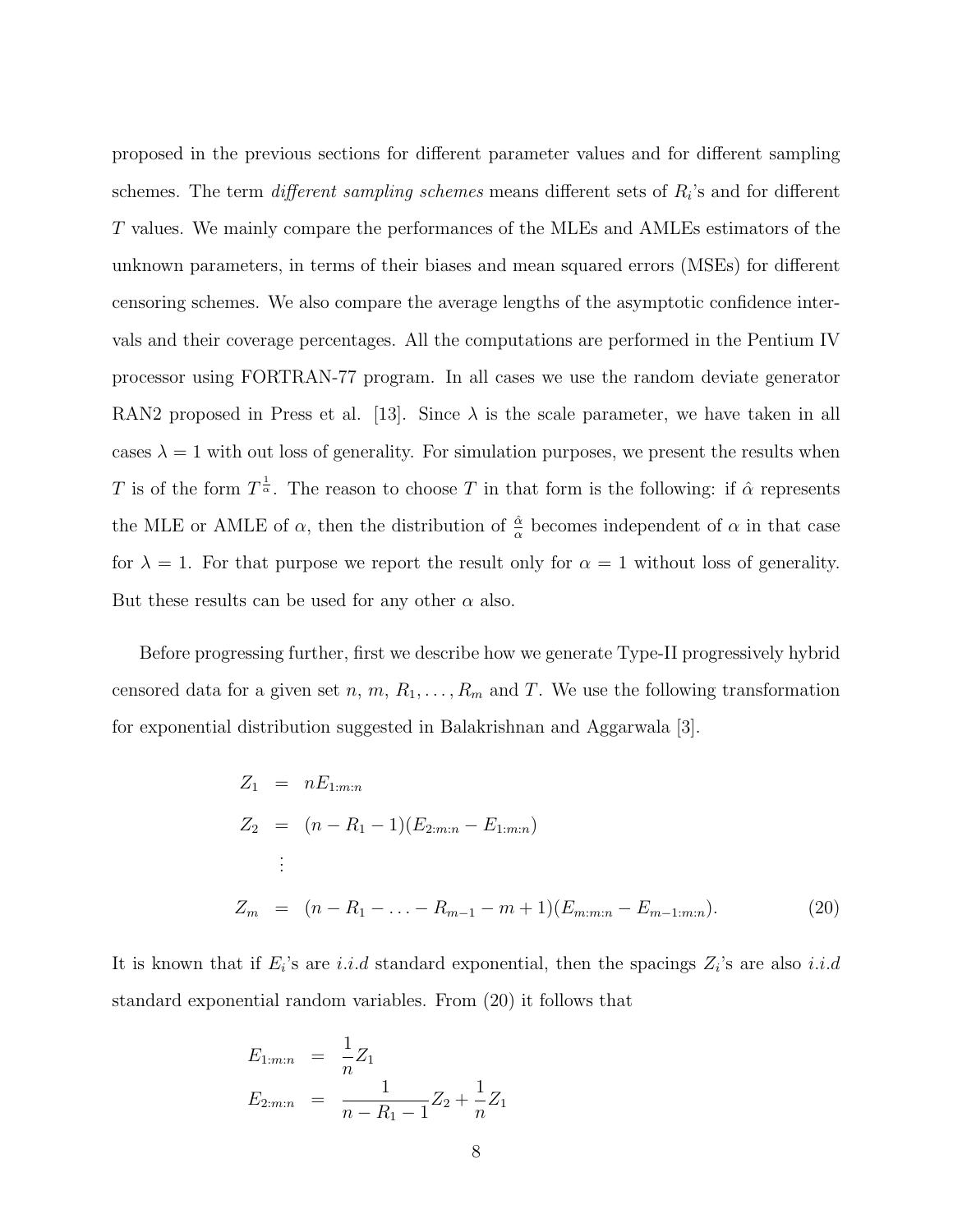$$
E_{m:m:n} = \frac{1}{n - R_1 - \ldots - R_{m-1} - m + 1} Z_m + \ldots + \frac{1}{n} Z_1.
$$
 (21)

Using (21) and parameter  $\alpha$  and  $\lambda$ , Type-II progressively hybrid censored data for Weibull distribution can be easily generated. For a given  $n, m, R_1, \ldots, R_m$ , we generate  $Y_{1:m:n}, \ldots, Y_{m:m:n}$ . If  $Y_{m:m:n} < T$ , then we have Case I and the corresponding sample is  $\{(Y_{1:m:n}, R_1), \ldots, Y_{m:m:n}\}$  $(Y_{m:m:n}, R_m)$ . If  $Y_{m:m:n} > T$ , then we have Case II and we find J, such that  $Y_{J:m:n} < T <$  $Y_{J+1:m:n}$ . The corresponding Type-II hybrid censored sample is  $\{(Y_{1:m:n}, R_1), \ldots, (Y_{J:m:n}, R_J)\}$ and  $R_J^*$ , where  $R_J^*$  is same as defined before.

We consider different n, m and T. We have used two different sampling schemes, namely: Scheme 1:  $R_1 = \ldots = R_{m-1} = 0$  and  $R_m = n - m$ . Scheme 2:  $R_1 = \ldots = R_{m-1} = 1$  and  $R_m = n - 2m + 1$ . Note that Scheme 1 is the usual Type-II censoring scheme and Scheme 2, is a typical progressive censoring scheme. In each case we compute the MLEs and AMLEs estimates of the unknown parameters. We compute the 95% asymptotic condence intervals based on MLEs and replacing the MLEs by AMLEs. We replicate the process 1000 times and report the average estimates, the MSEs, the average confidence lengths and coverage percentages. The results are reported in the following Tables 1 - 8.

From Table 1-4, the following observations are made for MLE and from Table 5-8 the corresponding observations for AMLE. For fixed  $n$  as  $m$  increases the biases and the MSEs decrease for both  $\alpha$  and  $\lambda$  as expected. But for fixed m as n increases it may not be true. It shows that the effective sample size  $(m)$  plays an important role than the actual sample size  $(n)$ . It is also observed that the MLEs for schemes 1 and 2 behave quite similarly in terms of biases and MSEs unless both  $n$  and  $m$  are small. The performances in terms of biases and MSEs improve as T increases. Similar results are observed for AMLEs also.

Now we compare different confidence intervals in terms of their average lengths and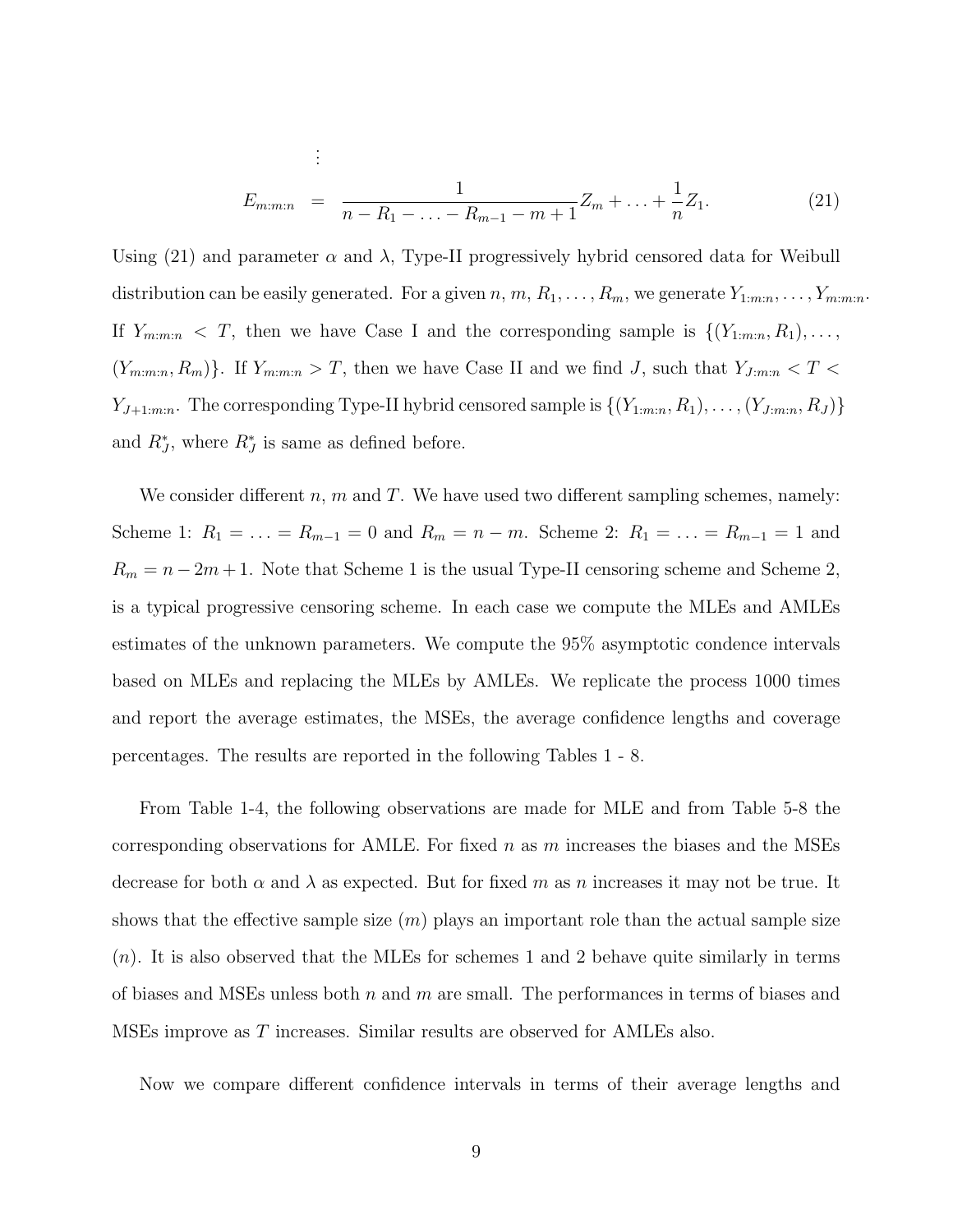coverage probabilities. In general it is observed that both the methods work well even for small n and m. For both the methods, it is observed that the average confidence lengths decrease as n increases for fixed  $m$  or the other way. For both MLE and AMLE methods, scheme 1 and scheme 2 behave very similarly although the confidence intervals for scheme 1 are usually slightly shorter than scheme 2.

#### 6 Data Analysis

Kundu and Joarder [9] analyzed the following two data sets using exponential distributions. They were obtained from Lawless [11]. They are presented below.

EXAMPLE 1: In this case  $n = 36$  and we take  $m = 10$ ,  $T = 2600$ ,  $R_1 = R_2 = \ldots = R_9 = 2$ ,  $R_{10} = 8$ . Thus the Type II progressively hybrid censored sample is : 11, 35, 49, 170, 329, 958, 1925, 2223, 2400, 2568. From the above sample data, we obtain  $D = m = 10$ which yields  $\hat{\alpha}$  and  $\lambda$  based on Maximum Likelihood Estimates (MLEs) and Approximate Maximum Likelihood Estimates (AMLEs) are

$$
(\hat{\alpha} = 6.29773 \times 10^{-1}, \hat{\lambda} = 8113.80176), \quad (\tilde{\alpha} = 6.33116 \times 10^{-1}, \tilde{\lambda} = 6511.83036)
$$

respectively. Using the above estimates we obtain the 95% asymptotic confidence interval for  $\alpha$  and  $\lambda$  based on Maximum Likelihood Estimates (MLEs) and Approximate Maximum Likelihood Estimates (AMLEs) which are

$$
(6.29773 \times 10^{-1}, 6.29882 \times 10^{-1}), (8113.40869, 8114.19482)
$$

and

$$
(6.33116 \times 10^{-1}, 6.33176 \times 10^{-1}), (6511.4344, 6512.2264)
$$

respectively.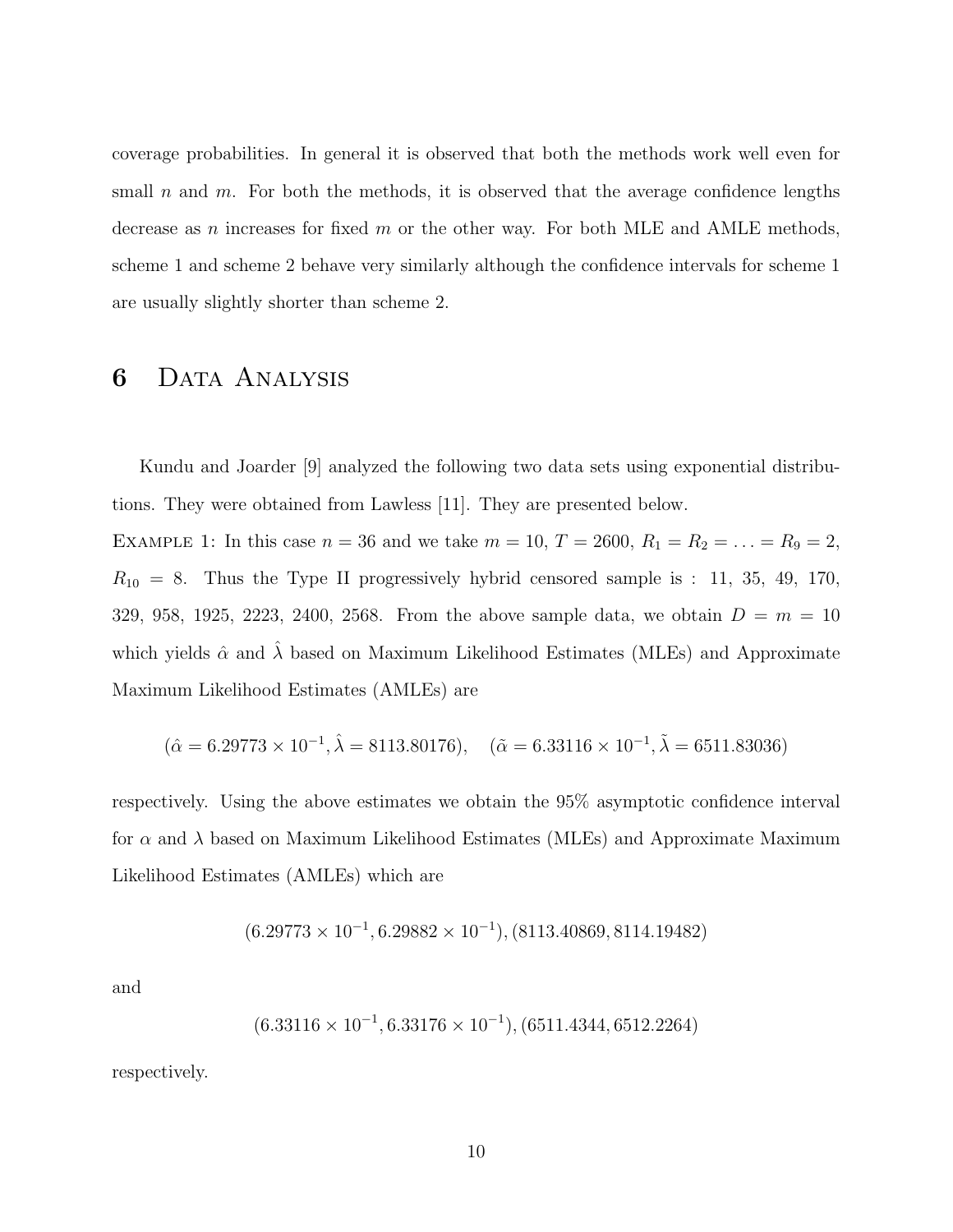EXAMPLE 2: Now consider  $m = 10$  and  $T = 2000$  and  $R_i$ 's are same as before. In this case the progressively hybrid censored sample obtained as : 11, 35, 49, 170, 329, 958, 1925, and  $D = J = 7$ . The MLE and AMLEs of  $\alpha$  and  $\lambda$  are

$$
(\hat{\alpha} = 4.77441 \times 10^{-1}, \hat{\lambda} = 25148.8613) \quad (\tilde{\alpha} = 4.77589 \times 10^{-1}, \tilde{\lambda} = 23092.3759)
$$

respectively. From the above estimates we obtain again the 95% asymptotic confidence interval for  $\alpha$  and  $\lambda$  based on MLEs and AMLEs and they are

$$
(4.77383 \times 10^{-1}, 4.77499 \times 10^{-1}), \quad (25148.5078, 25149.2148)
$$

and

$$
(4.77529 \times 10^{-1}, 4.77649 \times 10^{-1}), \quad (23092.0219, 23092.7299)
$$

respectively. In both the cases it is clear that if we want to test  $H_0$ :  $\alpha = 1$ , then it will be rejected. Therefore, it implies that Weibull distribution should be used rather than exponential distribution, in this case.

#### 7 Conclusions

In this paper we discuss the the Type-II progressively hybrid censored data for the two parameters Weibull distribution. It is observed that the maximum likelihood estimator of the shape parameter can be obtained by using an iterative procedure. The proposed approximate maximum likelihood estimators of the shape and scale parameters can be obtained in explicit forms. Although we could not construct the exact confidence intervals but it is observed that the asymptotic confidence intervals work reasonably well at least for MLEs. Although we have used the frequentest approach but Bayes estimates and credible intervals also can be obtained under suitable priors along the same line as Kundu [10]. Work is in progress and it will be reported elsewhere.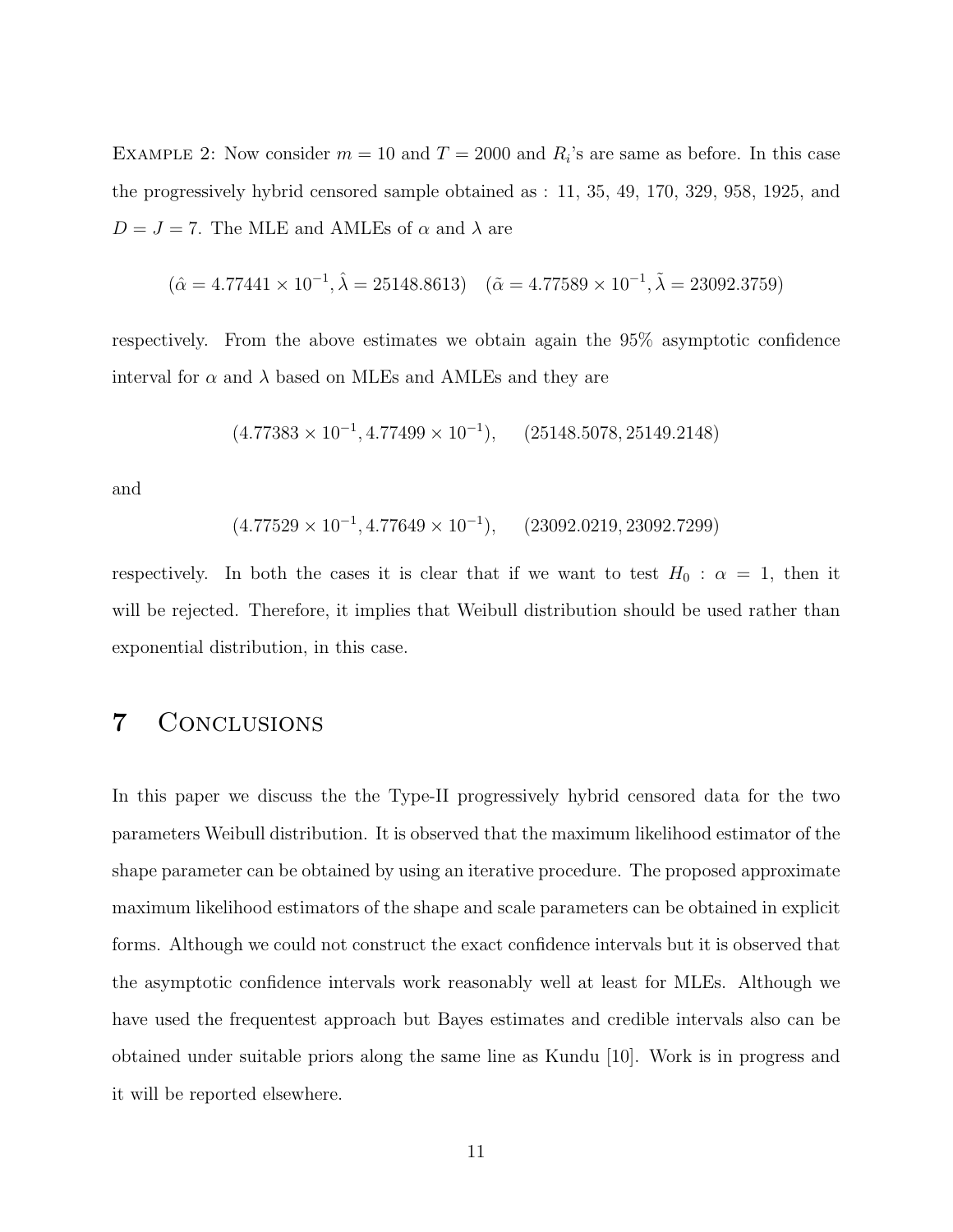# Appendix - 1

For case-I, taking derivatives with respect to  $\mu$  and  $\sigma$  of  $L(\mu, \sigma)$  defined in (16), gives

$$
\frac{\partial L(\mu, \sigma)}{\partial \mu} = \frac{1}{\sigma} \left[ \sum_{i=1}^{m} R_i \frac{g(z_{i:m:n})}{\overline{G}(z_{i:m:n})} - \sum_{i=1}^{m} \frac{g'(z_{i:m:n})}{g(z_{i:m:n})} \right] = 0 \tag{22}
$$

$$
\frac{\partial L(\mu, \sigma)}{\partial \sigma} = \frac{1}{\sigma} \left[ \sum_{i=1}^{m} R_i z_{i:m:n} \frac{g(z_{i:m:n})}{\bar{G}(z_{i:m:n})} - \sum_{i=1}^{m} z_{i:m:n} \frac{g'(z_{i:m:n})}{g(z_{i:m:n})} - m \right] = 0 \quad (23)
$$

Clearly, (22) and (23) do not have explicit analytical solutions. We consider a first-order Taylor approximation to  $g'(z_{i:m:n})/g(z_{i:m:n})$  and  $g(z_{i:m:n})/\bar{G}(z_{i:m:n})$  by expanding around the actual mean  $\mu_i$  of the standardized order statistic  $Z_{i:m:n}$ , where  $\mu_i = G^{-1}(p_i) = ln(-lnq_i)$ ,  $p_i = \frac{i}{n+1}$ ,  $q_i = 1 - p_i$  for  $i = 1, \ldots, m$ , similar as Balakrishnan and Varadan [4], see for reasoning David [8] or Arnold and Balakrishnan [1]. Otherwise, the necessary procedures for obtaining  $\mu_i$ ,  $i = 1, \ldots, m$ , were made available by Mann [12] and Thomas and Wilson [14]. Note that for  $i = 1, \ldots, m$ 

$$
\frac{g'(z_{i:m:n})}{g(z_{i:m:n})} \approx \alpha_i - \beta_i z_{i:m:n}
$$
\n(24)

$$
\frac{g(z_{i:m:n})}{\bar{G}(z_{i:m:n})} \approx 1 - \alpha_i + \beta_i z_{i:m:n}
$$
\n(25)

where

$$
\alpha_i = \frac{g'(\mu_i)}{g(\mu_i)} - \mu_i \left[ \frac{g''(\mu_i)}{g'(\mu_i)} - \left( \frac{g'(\mu_i)}{g(\mu_i)} \right)^2 \right] = 1 + ln q_i (1 - ln(-ln q_i)),
$$
  

$$
\beta_i = \left[ -\frac{g''(\mu_i)}{g'(\mu_i)} + \left( \frac{g'(\mu_i)}{g(\mu_i)} \right)^2 \right] = -ln q_i
$$

Using the approximation  $(24)$  and  $(25)$  in  $(22)$  and  $(23)$ , we obtain

$$
\left[\sum_{i=1}^{m} D_{i}e^{\mu_{i}} - \sum_{i=1}^{m} D_{i}\mu_{i}e^{\mu_{i}} - m\right]\sigma + \sum_{i=1}^{m} D_{i}X_{i:m:n}e^{\mu_{i}} - \mu \sum_{i=1}^{m} D_{i}e^{\mu_{i}} = 0
$$
\n(26)

and

$$
\left[ m \sum_{i=1}^{m} D_i e^{\mu_i} \right] \sigma^2 + \left[ \sum_{i=1}^{m} D_i e^{\mu_i} \left( \sum_{i=1}^{m} D_i \mu_i X_{i:m:n} e^{\mu_i} + m \bar{X} \right) \right] \sigma + \left[ \sum_{i=1}^{m} D_i X_{i:m:n} e^{\mu_i} \right]^2
$$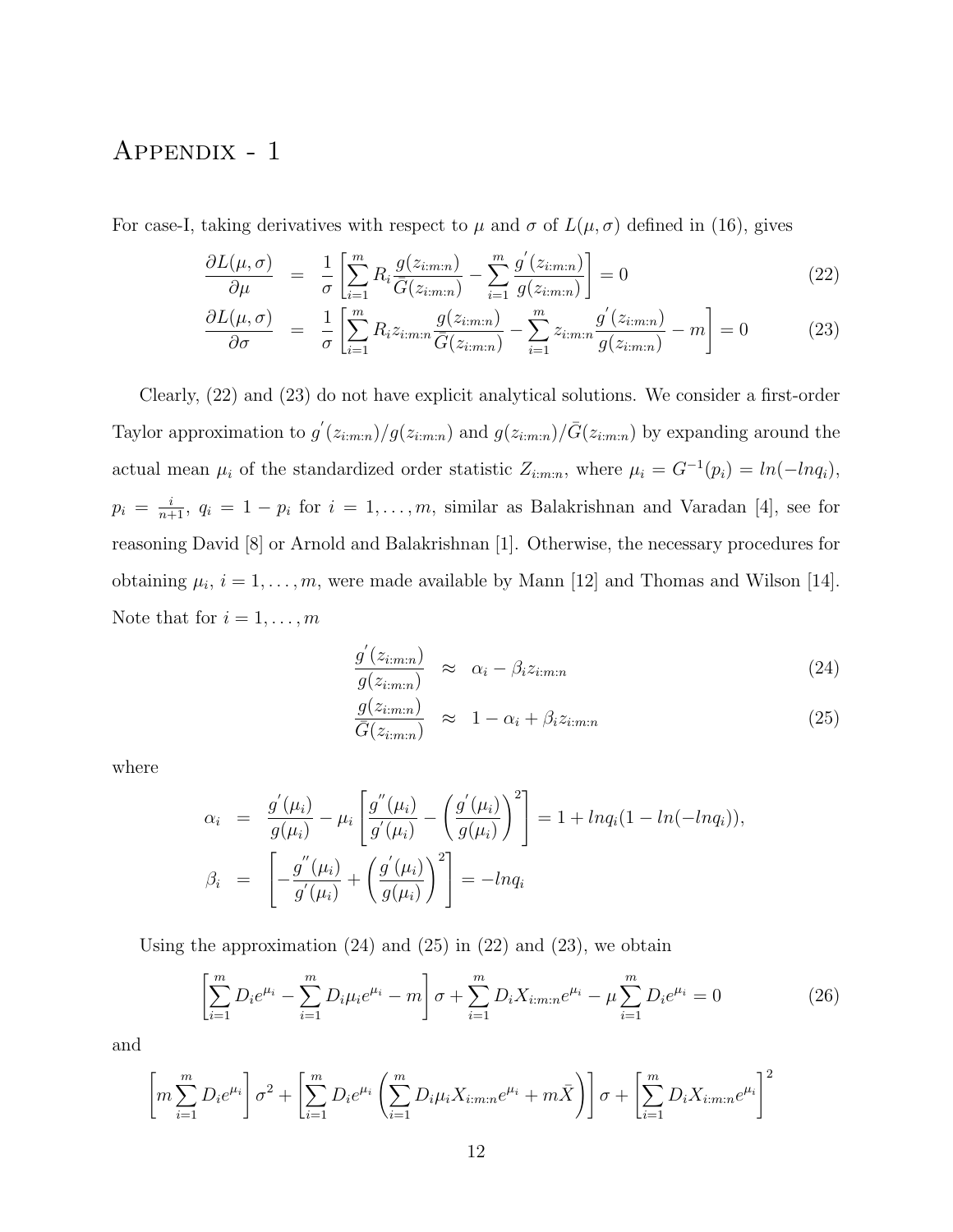$$
-\left[\sum_{i=1}^{m} D_{i} X_{i:m:n} e^{\mu_{i}} \left(\sum_{i=1}^{m} D_{i} \mu_{i} e^{\mu_{i}} + m\right)\right] \sigma - \left[\sum_{i=1}^{m} D_{i} e^{\mu_{i}}\right] \left[\sum_{i=1}^{m} D_{i} X_{i:m:n}^{2} e^{\mu_{i}}\right] = 0 \tag{27}
$$

The above two equations (26) and (27) can be written as

$$
(c_1 - c_2 - m)\sigma + d_1 - \mu c_1 = 0 \tag{28}
$$

$$
A\sigma^2 + B\sigma + C = 0 \tag{29}
$$

where  $c_1 = \sum_{i=1}^m D_i e^{\mu_i}$ ,  $c_2 = \sum_{i=1}^m D_i \mu_i e^{\mu_i}$ ,  $d_1 = \sum_{i=1}^m D_i X_{i:m:n} e^{\mu_i}$ ,  $d_2 = \sum_{i=1}^m D_i X_{i:m:n}^2 e^{\mu_i}$ ,  $d_3 = \sum_{i=1}^m D_i \mu_i X_{i:m:n} e^{\mu_i}, A = mc_1, B = c_1(d_3 + m\overline{X}) - d_1(c_2 + m), C = d_1^2 - c_1d_2$  and  $D_i = 1 + R_i$ , for  $i = 1, \ldots, m$ . The solution to the preceding equations yields the approximate MLE's are

$$
\hat{\mu} = \frac{(c_1 - c_2 - m)\hat{\sigma} + d_1}{c_1} \tag{30}
$$

$$
\hat{\sigma} = \frac{-B + \sqrt{B^2 - 4AC}}{2A} \tag{31}
$$

Here we consider only positive root of  $\sigma$ . It is easily seen that these approximate estimators are equivalent but not unbiased. Unfortunately, it is not possible to compute the exact bias of  $\hat{\mu}$  and  $\hat{\sigma}$  theoretically because of intractability encountered in finding the expectation of √  $B^2 - 4AC$ .

# Appendix - 2

For case-II, taking derivatives with respect to  $\mu$  and  $\sigma$  of  $L(\mu, \sigma)$  defined in (18), gives (similarly as Case-I)

$$
\frac{\partial L(\mu,\sigma)}{\partial \mu} = \frac{1}{\sigma} \left[ \sum_{i=1}^{J} R_i \frac{g(z_{i:m:n})}{\overline{G}(z_{i:m:n})} - \sum_{i=1}^{J} \frac{g'(z_{i:m:n})}{g(z_{i:m:n})} + R_J^* \frac{g(V)}{\overline{G}(V)} \right] = 0 \tag{32}
$$

$$
\frac{\partial L(\mu, \sigma)}{\partial \sigma} = \frac{1}{\sigma} \left[ \sum_{i=1}^{J} R_i z_{i:m:n} \frac{g(z_{i:m:n})}{\bar{G}(z_{i:m:n})} - \sum_{i=1}^{J} z_{i:m:n} \frac{g'(z_{i:m:n})}{g(z_{i:m:n})} + R_J^* V \frac{g(V)}{\bar{G}(V)} - J \right] = 0 \tag{33}
$$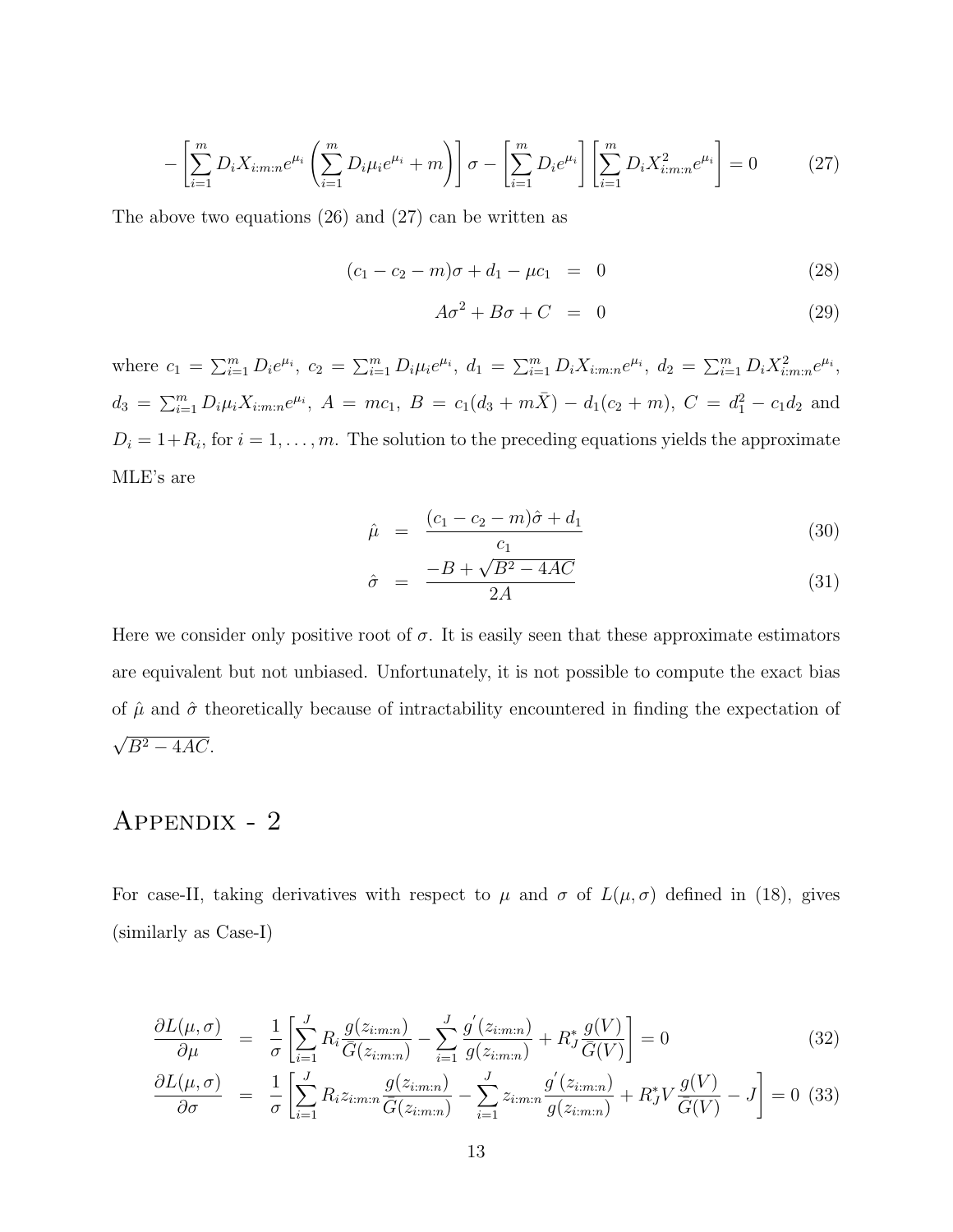Here we again consider the first-order Taylor approximation to  $g'(z_{i:m:n})/g(z_{i:m:n})$  and  $g(z_{i:m:n})/\bar{G}(z_{i:m:n})$  by expanding around the actual mean  $\mu_i$  of the standardized order statistic  $Z_{i:m:n}$ , where  $\mu_i$ 's are defined in Appendix - 1. Here we also expand  $g(V)/\bar{G}(V)$  in Taylor series around the point  $\mu^*_{J}$ , where  $\mu^*_{J} = G^{-1}(p^*_{J}) = ln(-lnq^*_{J}), p^*_{J} = (p_{J} + p_{J+1})/2$  and  $q_J^* = 1 - p_J^*$ . Note that

$$
\frac{g'(V)}{g(V)} \approx \alpha_J^* - \beta_J^* V \tag{34}
$$

$$
\frac{g(V)}{\bar{G}(V)} \approx 1 - \alpha_J^* + \beta_J^* V \tag{35}
$$

where

$$
\alpha_{J}^{*} = \frac{g'(\mu_{J}^{*})}{g(\mu_{J}^{*})} - \mu_{J}^{*} \left[ \frac{g''(\mu_{J}^{*})}{g'(\mu_{J}^{*})} - \left( \frac{g'(\mu_{J}^{*})}{g(\mu_{J}^{*})} \right)^{2} \right] = 1 + lnq_{J}^{*}(1 - ln(-lnq_{J}^{*})),
$$
  

$$
\beta_{J}^{*} = \left[ -\frac{g''(\mu_{J}^{*})}{g'(\mu_{J}^{*})} + \left( \frac{g'(\mu_{J}^{*})}{g(\mu_{J}^{*})} \right)^{2} \right] = -lnq_{J}^{*}
$$

Using the approximation  $(24)$ ,  $(25)$ ,  $(34)$  and  $(35)$  in  $(32)$  and  $(33)$ , we obtain

$$
\left[ \left( \sum_{i=1}^{J} D_i e^{\mu_i} + R_J^* e^{\mu_J^*} \right) - \left( \sum_{i=1}^{J} D_i \mu_i e^{\mu_i} + R_J^* \mu_J^* e^{\mu_J^*} \right) - J \right] \sigma + \left[ \sum_{i=1}^{J} D_i X_{i:m:n} e^{\mu_i} + R_J^* S e^{\mu_J^*} \right] - \mu \left[ \sum_{i=1}^{J} D_i e^{\mu_i} + R_J^* e^{\mu_J^*} \right] = 0
$$
 (36)

and

$$
\left[J\left(\sum_{i=1}^{J} D_{i}e^{\mu_{i}} + R_{J}^{*}e^{\mu_{J}^{*}}\right)\right]\sigma^{2} + \left[\left(\sum_{i=1}^{J} D_{i}e^{\mu_{i}} + R_{J}^{*}e^{\mu_{J}^{*}}\right)\left(\sum_{i=1}^{J} D_{i}\mu_{i}X_{i:m:n}e^{\mu_{i}} + R_{J}^{*}\mu_{J}^{*}Se^{\mu_{J}^{*}} + J\bar{X}\right)\right]\sigma
$$
\n
$$
-\left[\left(\sum_{i=1}^{J} D_{i}X_{i:m:n}e^{\mu_{i}} + R_{J}^{*}Se^{\mu_{J}^{*}}\right)\left(\sum_{i=1}^{J} D_{i}\mu_{i}e^{\mu_{i}} + R_{J}^{*}\mu_{J}^{*}e^{\mu_{J}^{*}} + J\right)\right]\sigma + \left[\sum_{i=1}^{J} D_{i}X_{i:m:n}e^{\mu_{i}} + R_{J}^{*}Se^{\mu_{J}^{*}}\right]^{2}
$$
\n
$$
-\left[\sum_{i=1}^{J} D_{i}e^{\mu_{i}} + R_{J}^{*}e^{\mu_{J}^{*}}\right]\left[\sum_{i=1}^{m} D_{i}X_{i:m:n}^{2}e^{\mu_{i}} + R_{J}^{*}S^{2}e^{\mu_{J}^{*}}\right] = 0
$$
\n(37)

The above two equations (36) and (37) can be written as

$$
(c_1' - c_2' - J)\sigma + d_1' - \mu c_1' = 0 \tag{38}
$$

$$
A'\sigma^2 + B'\sigma + C' = 0 \tag{39}
$$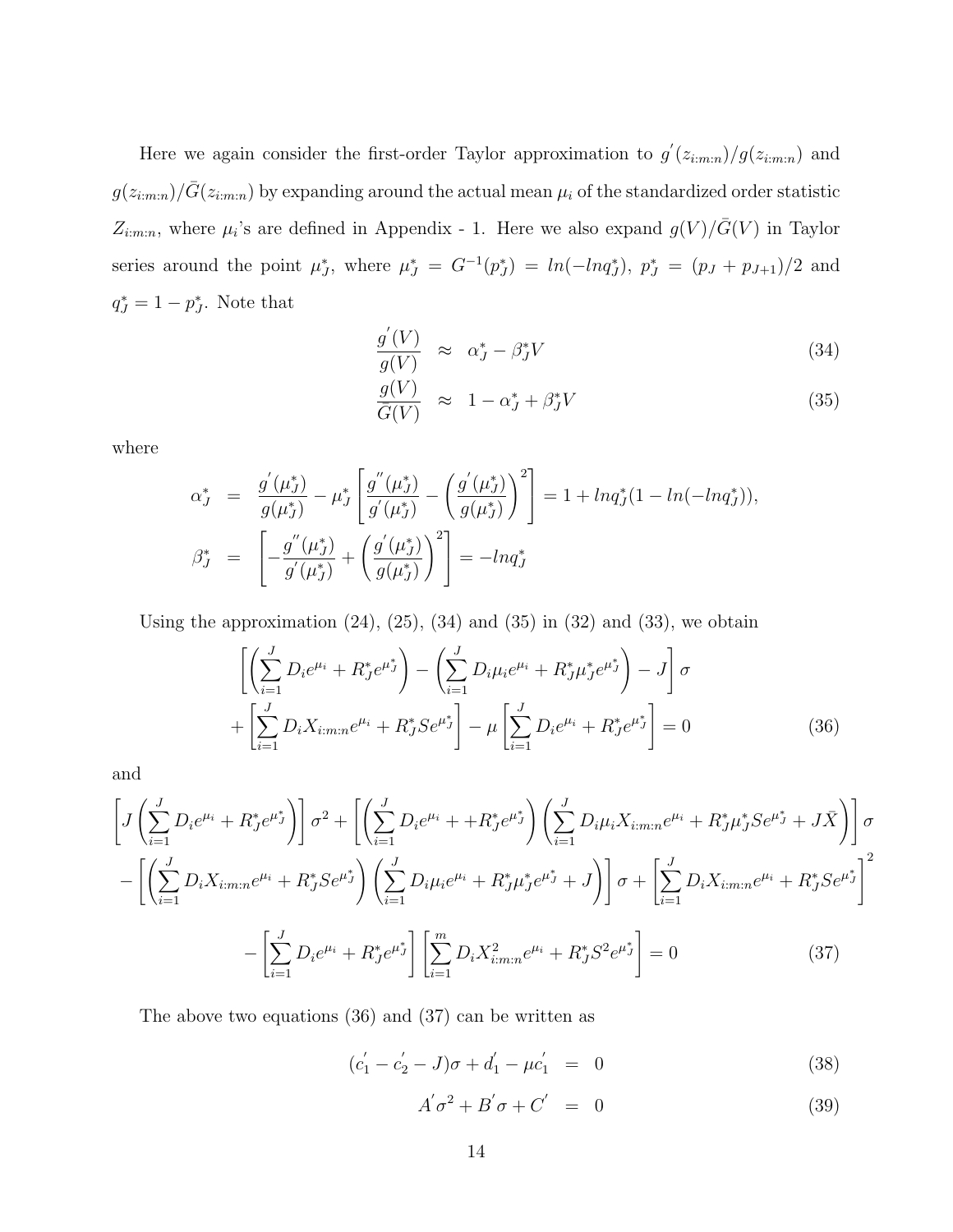where  $c'_1 = \sum_{i=1}^J D_i e^{\mu_i} + R_J^* e^{\mu_J^*}, c'_2 = \sum_{i=1}^J D_i \mu_i e^{\mu_i} + R_J^* \mu_J^* e^{\mu_J^*}, d'_1 = \sum_{i=1}^J D_i X_{i:m:n} e^{\mu_i} +$  $R_J^* S e^{\mu_J^*}, d_2' = \sum_{i=1}^J D_i X_{i:m:n}^2 e^{\mu_i} + R_J^* S^2 e^{\mu_J^*}, d_3' = \sum_{i=1}^J D_i \mu_i X_{i:m:n} e^{\mu_i} + R_J^* \mu_J^* S e^{\mu_J^*}, A' = J c_1',$  $B' = c_1'$  $d^{'}_1(d^{'}_3+J\bar{X})-d^{'}_1$  $C_1'(c_2'+J), C' = d_1'$ 1  $^{2} - c_{1}^{'} d_{2}^{'}$  $D_i = 1 + R_i$ , for  $i = 1, ..., J$ . The solution to the preceding equations yields the approximate MLE's are

$$
\hat{\mu} = \frac{(c_1' - c_2' - J)\hat{\sigma} + d_1'}{c_1'} \tag{40}
$$

$$
\hat{\sigma} = \frac{-B' + \sqrt{B'^2 - 4A'C'}}{2A'} \tag{41}
$$

Here we consider only positive root of  $\sigma$ . It is easily seen that these approximate estimators are equivalent but not unbiased. Unfortunately, it is not possible to compute the exact bias of  $\hat{\mu}$  and  $\hat{\sigma}$  theoretically because of intractability encountered in finding the expectation of  $\sqrt{{B'}^2 - 4A'C'}}$ .

# References

- [1] Arnold, B. C. and Balakrishnan, N.(1989), Relations, Bounds and Approximations for Order Statistics, Lecture Notes in Statistics - 53, Springer Verlag, New York.
- [2] Balakrishnan, N. (2007), "Progressive Censoring; an Apprisal (with discussions)", (to appear in TEST).
- [3] Balakrishnan, N. and Aggarwala, R. (2000), Progressive Censoring: Theory, Methods and Applications, Boston: Birkhäuser.
- [4] Balakrishnan, N. and Varadan, J. (1991), "Approximate MLEs for the Location and Scale Parameters of the Extreme Value Distribution with Censoring", IEEE Transactions on Reliability, vol. 40, 146 - 151.
- [5] Childs, A., Chandrasekhar, B., Balakrishnan, N. (2007), "Exact likelihood inference for an exponential parameter under progressively hybrid schemes", Statistical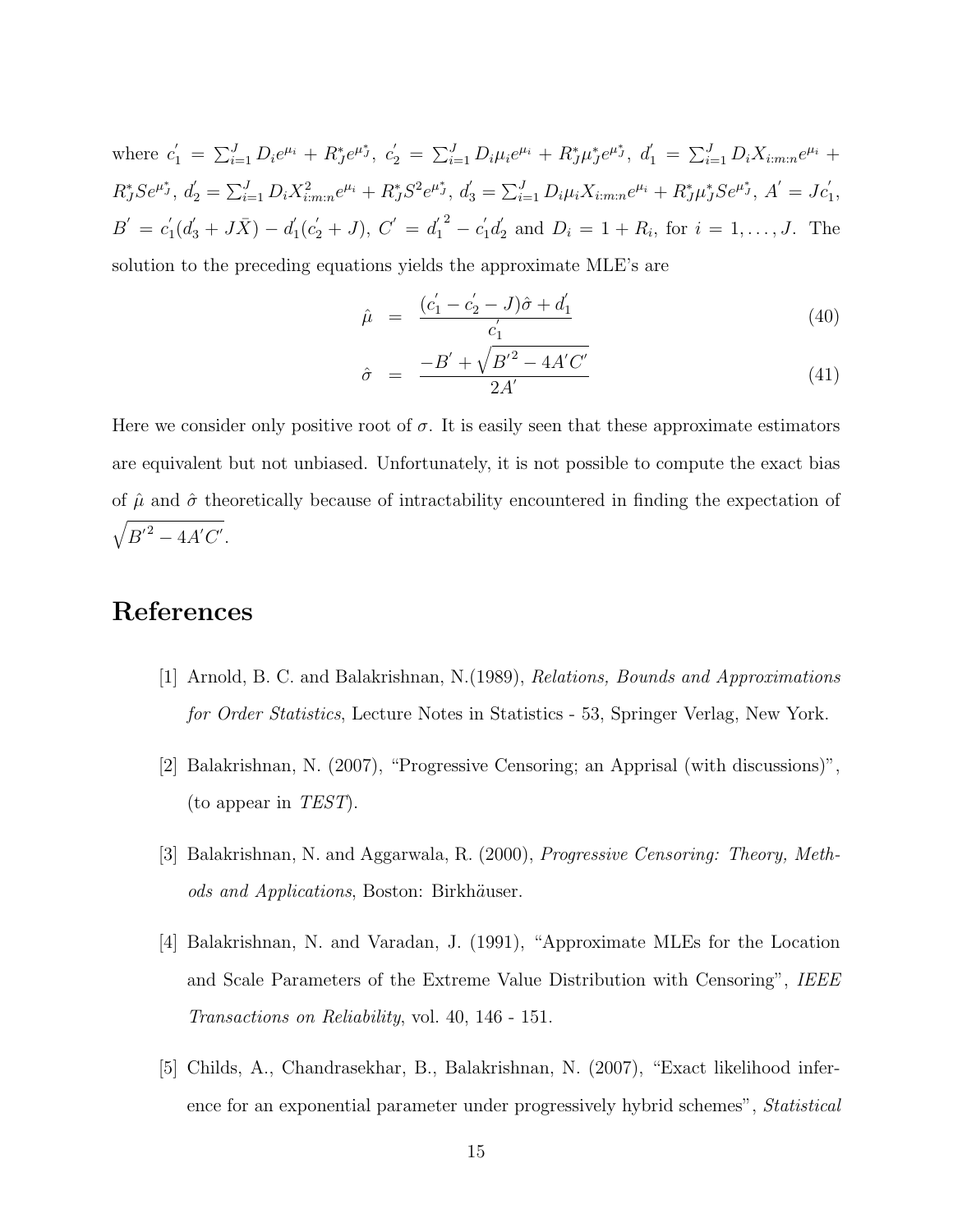Models and Methods for Biomedical and Technical Systems, Eds. F. Vonta, M. Nikulin, N. Limnios and C. Huber-Carol, Birkhäuser, Boston.

- [6] Cohen, A.C. (1963), "Progressively censored samples in life testing", Technometrics, vol. 5, 327 - 329.
- [7] Cohen, A.C. (1966), "Life-testing and early failure", Technometrics, vol. 8, 539 549.
- [8] David, H. A. (1981), Order Statistics, Second Edition, John Wiley and Sons, New York.
- [9] Kundu, D. and Joarder, A. (2006), "Analysis of Type-Ii progressively hybrid censored data", Computational Statistics and Data Analysis, vol. 50, 2509 - 2528.
- [10] Kundu, D. (2007), "On hybrid censored Weibull distribution", Journal of Statistical Planning and Inference, vol. 137, 2127 - 2142.
- [11] Lawless, J.F. (1982), Statistical Models and Methods for Lifetime Data, Wiley, New York.
- [12] Mann, N. R. (1971), "Best linear invariant estimation for Weibull parameters under progressive censoring", Technometrics, Vol. 13, 521-533.
- [13] Press, W.H., Flannery, B.P., Teukolsky, S.A. and Vetterling, W.T. (1991), Numerical Recipes: The Art of Scientific Computing, Cambridge University Press, Cambridge, U.K.
- [14] Thomas, D. R. and Wilson, W. M. (1972), "Linear order statistics estimation for the two-parameter Weibull and extreme value distributions from Type-II progressively censored samples", Technometrics, vol. 14, 679-691.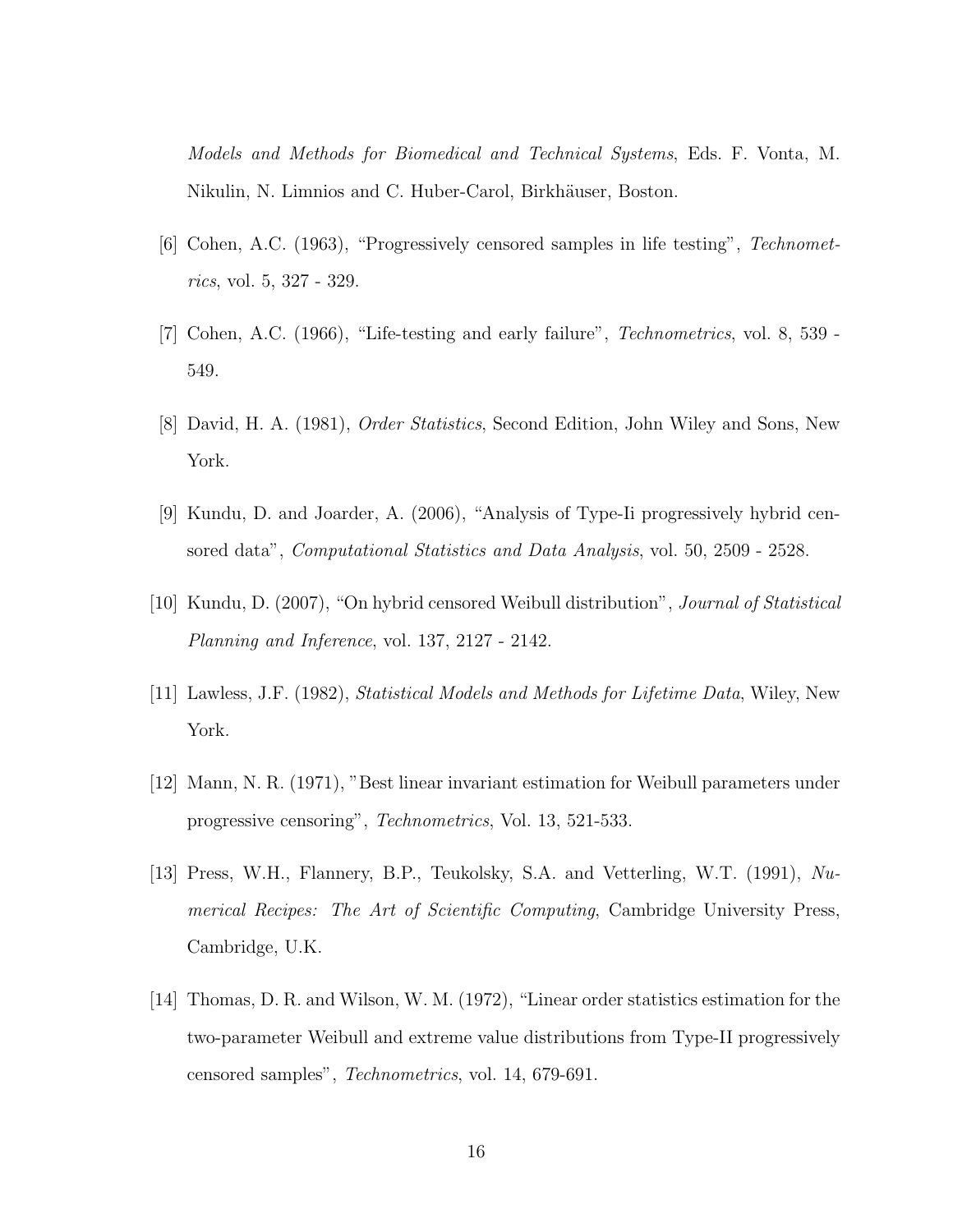| N, M   |           | Scheme - 1                   | Scheme - 2                   |
|--------|-----------|------------------------------|------------------------------|
| 30,15  | $\alpha$  | 1.0968(0.0862), 1.2913(94.5) | 1.0751(0.0838), 1.1898(93.5) |
|        | $\lambda$ | 1.0358(0.1611), 1.6019(89.1) | 1.0760(0.2937), 1.6015(88.8) |
| 40,20  | $\alpha$  | 1.0898(0.0623), 1.0099(96.6) | 1.0750(0.0626), 1.0167(94.9) |
|        | $\lambda$ | 1.0111(0.0934), 1.2453(92.3) | 1.0413(0.1321), 1.3662(90.7) |
| 60,20  | $\alpha$  | 1.1046(0.0644), 1.1701(92.3) | 1.0916(0.0554), 1.0255(94.7) |
|        | $\lambda$ | 0.9777(0.0962), 1.6693(88.5) | 0.9842(0.0902), 1.4432(91.2) |
| 60,30  | $\alpha$  | 1.0473(0.0342), 0.7386(96.5) | 1.0385(0.0364), 0.7681(95.1) |
|        | $\lambda$ | 1.0109(0.0653), 0.9055(92.7) | 1.0350(0.0962), 1.0315(90.9) |
| 80,30  | $\alpha$  | 1.0566(0.0344), 0.7918(95.6) | 1.0435(0.0302), 0.7074(96.1) |
|        | $\lambda$ | 0.9913(0.0633), 1.0782(92.5) | 1.0081(0.0731), 0.9630(92.6) |
| 80,40  | $\alpha$  | 1.0401(0.0252), 0.6275(97.3) | 1.0301(0.0269), 0.6501(95.6) |
|        | $\lambda$ | 1.0060(0.0449), 0.7670(93.2) | 1.0261(0.0614), 0.8732(91.7) |
| 100,40 | $\alpha$  | 1.0471(0.0256), 0.6620(97.4) | 1.0323(0.0219), 0.5932(96.4) |
|        | $\lambda$ | 0.9904(0.0406), 0.8781(93.4) | 1.0096(0.0465), 0.7985(93.8) |
| 100,50 | $\alpha$  | 1.0369(0.0209), 0.5544(96.2) | 1.0281(0.0232), 0.5811(95.6) |
|        | $\lambda$ | 0.9996(0.0292), 0.6760(93.6) | 1.0185(0.0418), 0.7800(93.0) |

Table 1: MLE Estimate for  $\rm T=0.75$  .

Table 2: MLE Estimate for T = 1.00.

| N, M   |           | Scheme - 1                   | Scheme - 2                   |
|--------|-----------|------------------------------|------------------------------|
| 30,15  | $\alpha$  | 1.1102(0.0841), 1.2367(96.0) | 1.0719(0.0730), 1.0287(95.6) |
|        | $\lambda$ | 0.9982(0.1171), 1.5080(92.1) | 1.0383(0.1397), 1.3333(91.2) |
| 40,20  | $\alpha$  | 1.0983(0.0600), 0.9891(97.7) | 1.0704(0.0518), 0.8833(96.4) |
|        | $\lambda$ | 0.9864(0.0629), 1.2035(93.7) | 1.0179(0.0817), 1.1445(92.1) |
| 60,20  | $\alpha$  | 1.1046(0.0644), 1.1701(92.3) | 1.0933(0.0550), 1.0249(95.2) |
|        | $\lambda$ | 0.9781(0.0982), 1.6692(88.5) | 0.9776(0.0793), 1.4394(91.6) |
| 60,30  | $\alpha$  | 1.0539(0.0329), 0.7320(97.0) | 1.0358(0.0291), 0.6855(95.9) |
|        | $\lambda$ | 0.9945(0.0510), 0.8876(94.2) | 1.0157(0.0616), 0.8892(92.3) |
| 80,30  | $\alpha$  | 1.0567(0.0344), 0.7918(95.7) | 1.0487(0.0291), 0.7049(96.9) |
|        | $\lambda$ | 0.9906(0.0605), 1.0781(92.5) | 0.9926(0.0553), 0.9508(93.9) |
| 80,40  | $\alpha$  | 1.0456(0.0246), 0.6214(97.8) | 0.0313(0.0225), 0.5879(97.0) |
|        | $\lambda$ | 0.9927(0.0331), 0.7531(94.1) | 1.0110(0.0429), 0.7624(92.2) |
| 100,40 | $\alpha$  | 1.0473(0.0255), 0.6621(97.4) | 1.0396(0.0211), 0.5788(97.4) |
|        | $\lambda$ | 0.9895(0.0385), 0.8781(93.4) | 0.9936(0.0364), 0.7655(94.0) |
| 100,50 | $\alpha$  | 1.0397(0.0205), 0.5493(96.9) | 1.0252(0.0190), 0.5216(94.7) |
|        | $\lambda$ | 0.9927(0.0243), 0.6653(94.0) | 1.0120(0.0301), 0.6773(93.5) |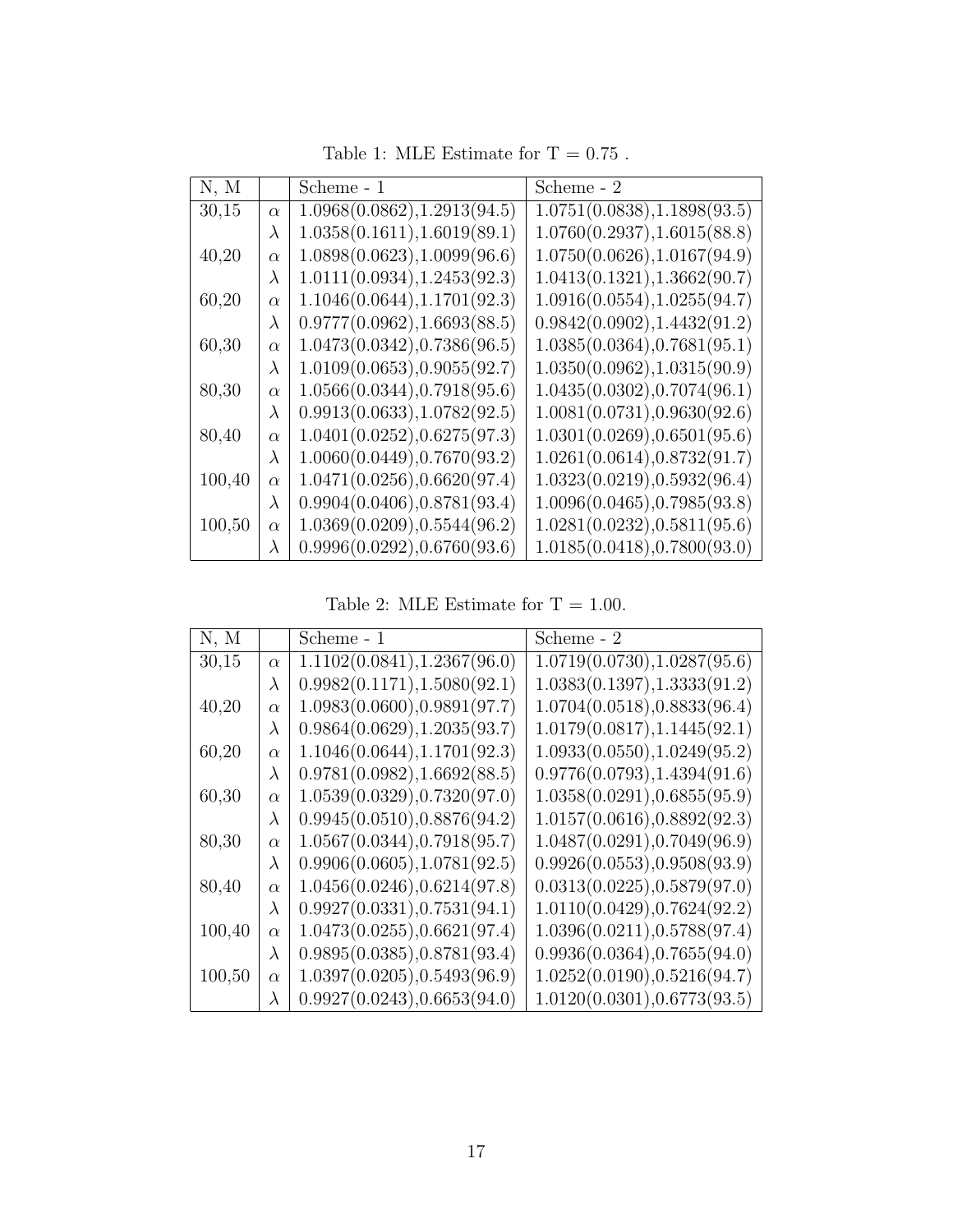| N, M   |           | Scheme - 1                   | Scheme - 2                   |
|--------|-----------|------------------------------|------------------------------|
| 30,15  | $\alpha$  | 1.1130(0.0833), 1.2367(96.3) | 1.0727(0.0630), 0.9343(95.8) |
|        | $\lambda$ | 0.9857(0.0820), 1.5075(92.7) | 1.0196(0.1079), 1.2004(92.7) |
| 40,20  | $\alpha$  | 1.0992(0.0599), 0.9886(97.8) | 1.0682(0.0430), 0.7962(97.5) |
|        | $\lambda$ | 0.9841(0.0600), 1.2025(93.6) | 1.0025(0.0593), 1.0237(94.4) |
| 60,20  | $\alpha$  | 1.1046(0.0644), 1.1701(92.3) | 1.0932(0.0550), 1.0248(95.2) |
|        | $\lambda$ | 0.9781(0.0982), 1.6692(88.5) | 0.9779(0.0807), 1.4394(91.6) |
| 60,30  | $\alpha$  | 1.0544(0.0327), 0.7320(97.2) | 1.0366(0.0259), 0.6251(94.9) |
|        | $\lambda$ | 0.9920(0.0451), 0.8875(94.2) | 1.0054(0.0498), 0.8042(93.0) |
| 80,30  | $\alpha$  | 1.0567(0.0344), 0.7918(95.7) | 1.0492(0.0288), 0.7051(97.0) |
|        | $\lambda$ | 0.9906(0.0605), 1.0781(92.5) | 0.9900(0.0503), 0.9508(93.8) |
| 80,40  | $\alpha$  | 1.0458(0.0245), 0.6215(97.8) | 1.0308(0.0192), 0.5357(96.8) |
|        | $\lambda$ | 0.9919(0.0312), 0.7531(94.1) | 1.0031(0.0319), 0.6896(93.6) |
| 100,40 | $\alpha$  | 1.0473(0.0255), 0.6621(97.4) | 1.0407(0.0209), 0.5785(97.7) |
|        | $\lambda$ | 0.9895(0.0385), 0.8781(93.4) | 0.9901(0.0322), 0.7645(94.0) |
| 100,50 | $\alpha$  | 1.0397(0.0205), 0.5492(96.9) | 1.0277(0.0156), 0.4768(94.7) |
|        | $\lambda$ | 0.9928(0.0243), 0.6652(94.0) | 1.0008(0.0231), 0.6138(94.7) |

Table 3: MLE Estimate for  $\mathrm{T}=1.50$ 

Table 4: MLE Estimate for  $\rm T=2.00$ 

| N, M   |           | Scheme - I                   | Scheme - II                  |
|--------|-----------|------------------------------|------------------------------|
| 30,15  | $\alpha$  | 1.1130(0.0833), 1.2367(96.3) | 1.0754(0.0602), 0.9106(96.1) |
|        | $\lambda$ | 0.9857(0.0820), 1.5075(92.7) | 1.0045(0.0882), 1.1750(92.6) |
| 40,20  | $\alpha$  | 1.0992(0.0599), 0.9885(97.8) | 1.0695(0.0423), 0.7720(95.8) |
|        | $\lambda$ | 0.9841(0.0602), 1.2025(93.6) | 0.9966(0.0538), 0.9983(94.6) |
| 60,20  | $\alpha$  | 1.1046(0.0644), 1.1701(92.3) | 1.0932(0.0550), 1.0248(95.2) |
|        | $\lambda$ | 0.9781(0.0982), 1.6692(88.5) | 0.9779(0.0807), 1.4394(91.6) |
| 60,30  | $\alpha$  | 1.0544(0.0327), 0.7320(97.2) | 1.0379(0.0248), 0.6054(95.6) |
|        | $\lambda$ | 0.9920(0.0451), 0.8875(94.2) | 1.0004(0.0433), 0.7836(94.2) |
| 80,30  | $\alpha$  | 1.0567(0.0344), 0.7918(95.7) | 1.0492(0.0288), 0.7051(97.0) |
|        | $\lambda$ | 0.9906(0.0605), 1.0781(92.5) | 0.9900(0.0503), 0.9508(93.8) |
| 80,40  | $\alpha$  | 1.0458(0.0245), 0.6215(97.8) | 1.0321(0.0176), 0.5179(96.6) |
|        | $\lambda$ | 0.9919(0.0312), 0.7531(94.1) | 0.9986(0.0283), 0.6709(94.1) |
| 100,40 | $\alpha$  | 1.0473(0.0255), 0.6621(97.4) | 1.0407(0.0209), 0.5785(97.7) |
|        | $\lambda$ | 0.9895(0.0385), 0.8781(93.4) | 0.9901(0.0322), 0.7645(94.0) |
| 100,50 | $\alpha$  | 1.0397(0.0205), 0.5492(96.9) | 1.0286(0.0149), 0.4608(94.6) |
|        | $\lambda$ | 0.9928(0.0243), 0.6652(94.0) | 0.9986(0.0219), 0.5969(94.1) |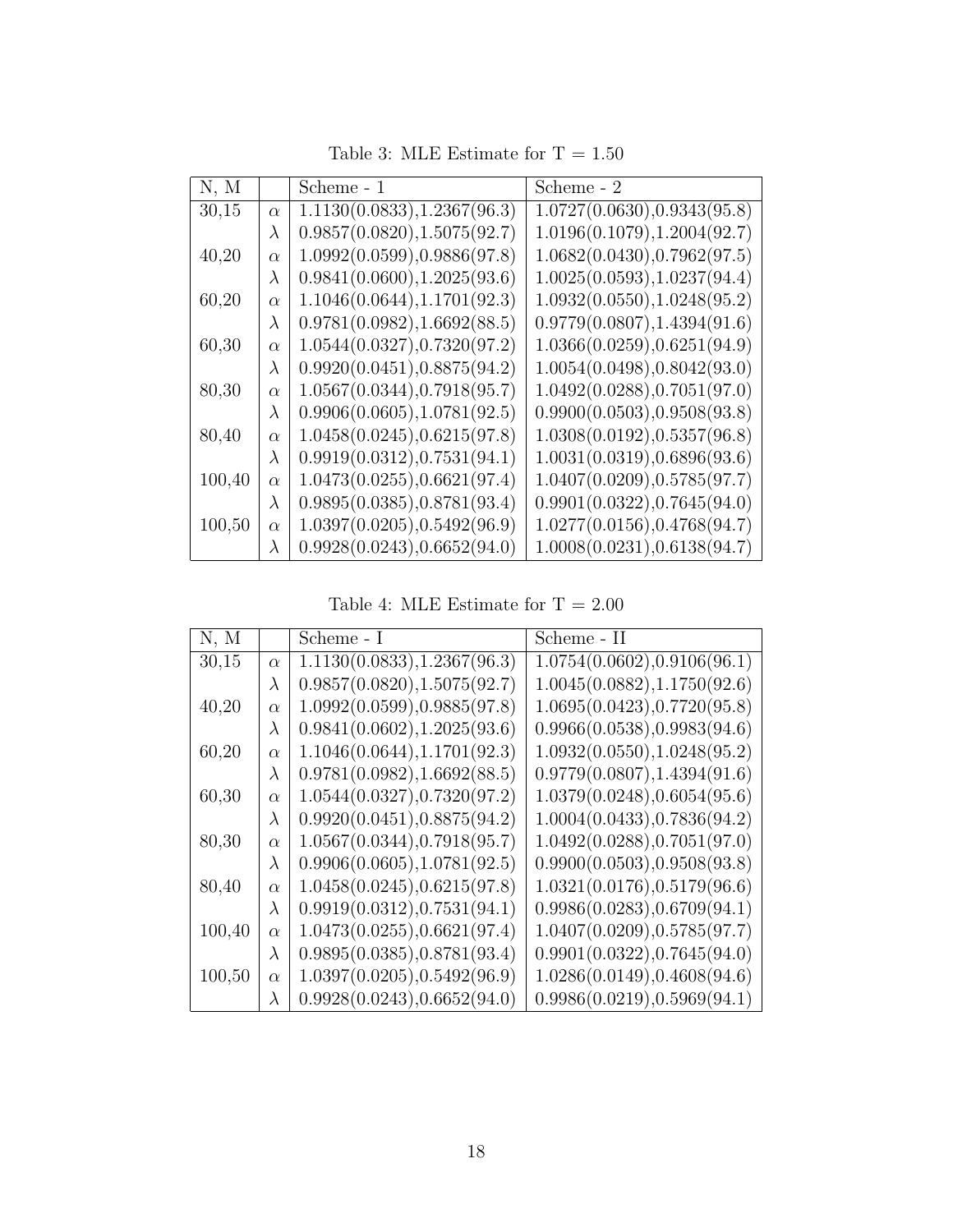| N, M   |           | Scheme - 1                   | Scheme - 2                   |
|--------|-----------|------------------------------|------------------------------|
| 30,15  | $\alpha$  | 1.0873(0.0847), 1.2073(94.2) | 1.0814(0.0889), 1.2070(93.3) |
|        | $\lambda$ | 1.0354(0.1640), 1.4941(89.1) | 1.0104(0.3033), 1.5970(88.6) |
| 40,20  | $\alpha$  | 1.0832(0.0615), 0.9924(96.2) | 1.0837(0.0659), 1.0651(95.4) |
|        | $\lambda$ | 1.0103(0.0941), 1.2224(92.2) | 0.9752(0.1333), 1.4107(91.3) |
| 60,20  | $\alpha$  | 1.0998(0.0638), 1.1226(92.1) | 1.0915(0.0554), 1.0236(94.5) |
|        | $\lambda$ | 0.9792(0.0968), 1.6005(88.4) | 0.9435(0.0823), 1.4270(92.8) |
| 60,30  | $\alpha$  | 1.0432(0.0340), 0.7349(96.5) | 1.0486(0.0386), 0.7959(95.5) |
|        | $\lambda$ | 1.0102(0.0655), 0.9005(92.7) | 0.9679(1.0962), 1.0530(92.1) |
| 80,30  | $\alpha$  | 1.0533(0.0342), 0.7870(95.5) | 1.0492(0.0308), 0.7288(96.4) |
|        | $\lambda$ | 0.9920(0.0635), 1.0714(92.5) | 0.9520(0.0688), 0.9797(94.7) |
| 80,40  | $\alpha$  | 1.0372(0.0251), 0.6253(97.1) | 1.0409(0.0284), 0.6735(96.3) |
|        | $\lambda$ | 1.0054(0.0450), 0.7640(93.2) | 0.9588(0.0620), 0.8914(92.2) |
| 100,40 | $\alpha$  | 1.0447(0.0255), 0.6593(97.2) | 1.0417(0.0227), 0.6140(97.4) |
|        | $\lambda$ | 0.9906(0.0407), 0.8743(93.4) | 0.9463(0.0453), 0.8151(94.8) |
| 100,50 | $\alpha$  | 1.0346(0.0208), 0.5529(96.2) | 1.0392(0.0243), 0.6029(96.4) |
|        | $\lambda$ | 0.9991(0.0292), 0.6739(93.6) | 0.9512(0.0421), 0.7976(93.9) |

Table 5: Approximate MLE Estimate for  $\rm T=0.75$ 

Table 6: Approximate MLE Estimate for T = 1.00.

| N, M   |           | Scheme - I                   | Scheme - II                  |
|--------|-----------|------------------------------|------------------------------|
| 30,15  | $\alpha$  | 1.1003(0.0827), 1.1683(95.3) | 1.0921(0.0811), 1.0824(96.1) |
|        | $\lambda$ | 0.9968(0.1177), 1.4208(92.0) | 0.9378(0.1395), 1.3736(92.3) |
| 40,20  | $\alpha$  | 1.0916(0.0592), 0.9731(97.4) | 1.0936(0.0582), 0.9316(97.0) |
|        | $\lambda$ | 0.9851(0.0628), 1.1827(93.8) | 0.9175(0.0809), 1.1822(94.3) |
| 60,20  | $\alpha$  | 1.0998(0.0638), 1.1226(92.1) | 1.0933(0.0550), 1.0232(94.9) |
|        | $\lambda$ | 0.9797(0.0989), 1.6004(88.4) | 0.9359(0.0703), 1.4234(93.4) |
| 60,30  | $\alpha$  | 1.0497(0.0327), 0.7283(97.0) | 1.0586(0.0326), 0.7217(96.7) |
|        | $\lambda$ | 0.9936(0.0510), 0.8827(94.2) | 0.9150(0.0608), 0.9169(92.7) |
| 80,30  | $\alpha$  | 1.0534(0.0342), 0.7870(95.6) | 1.0555(0.0296), 0.7275(97.0) |
|        | $\lambda$ | 0.9912(0.0607), 1.0712(92.5) | 0.9309(0.0476), 0.9685(96.6) |
| 80,40  | $\alpha$  | 1.0426(0.0244), 0.6193(97.7) | 1.0546(0.0251), 0.6189(97.2) |
|        | $\lambda$ | 0.9921(0.0330), 0.7502(94.2) | 0.9102(0.0429), 0.7863(92.2) |
| 100,40 | $\alpha$  | 1.0448(0.0254), 0.6594(97.2) | 1.0518(0.0218), 0.6009(98.0) |
|        | $\lambda$ | 0.9897(0.0385), 0.8743(93.4) | 0.9183(0.0311), 0.7825(95.7) |
| 100,50 | $\alpha$  | 1.0374(0.0204), 0.5478(96.8) | 1.0484(0.0211), 0.5489(95.6) |
|        | $\lambda$ | 0.9922(0.0243), 0.6633(94.0) | 0.9112(0.0299), 0.6984(93.7) |